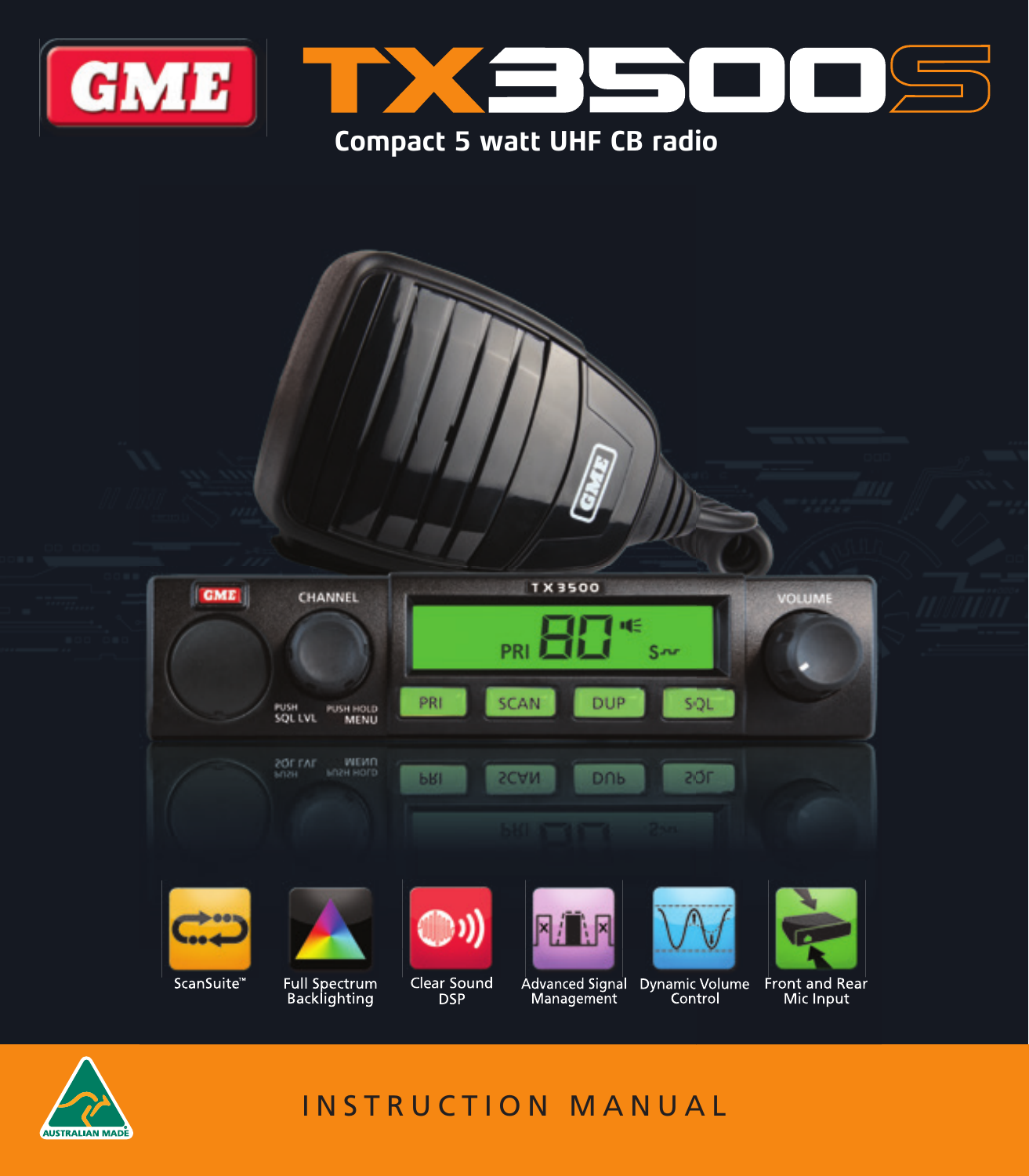### **CONTENTS**

## **ACCESSORIES SUPPLIED**

- TX3500S Radio
- DC Lead
- Mounting Cradle
- Screw Pack
- Microphone • Microphone Clip
- Instruction Manual

## **INTRODUCTION**

Your GME TX3500S 80 channel radio is Australian designed and built and is the most advanced UHF Citizen Band radio available.

The TX3500S combines the very latest in electronic hardware with the most up-to-date computer aided design and manufacturing techniques to produce an extremely compact mobile radio with outstanding specifications and performance.

The TX3500S is designed for unobtrusive mounting in modern vehicles. With its built-in loud speaker and extremely small size the TX3500S can be mounted in almost any convenient location.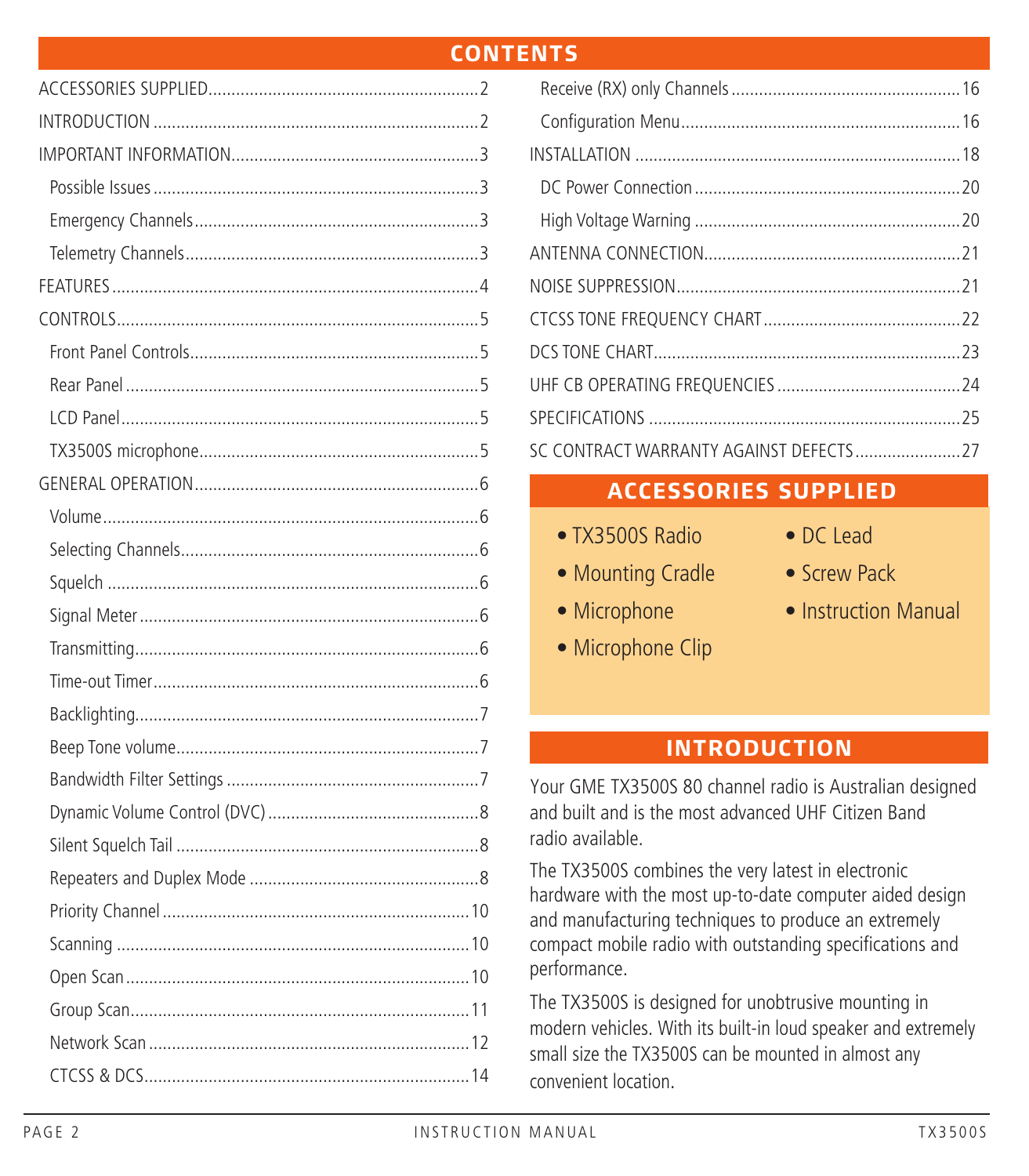## **IMPORTANT INFORMATION**

 The use of the Citizen Band radio service is licensed in Australia by the ACMA Radio communications (Citizens Band Radio Stations) Class Licence and in New Zealand by the Ministry of Economic Development New Zealand (MED). A General User Radio Licence for Citizens Band radio and operation is subject to conditions contained in those **licences** 

The class licence for users and equipment operating in the CB/PRS 477 MHz band has been amended. This radio meets the new 80 channel standard

In simple terms the same amount of spectrum is available; however, radio transceivers can now operate in a narrower bandwidth and hence use less spectrum. These radios are generally referred to as narrowband or 12.5 kHz radios. By using 12.5 kHz channel spacing instead of 25 kHz, the 40 channels originally allocated can now be expanded to 80 channels thereby doubling the channel capacity and relieving congestion in the UHF CB/PRS band.

 Original 40 channel wideband Radios will continue to operate on the original 40 channels, however they will not be able to converse on the newer channels  $41 - 80$ . The newer narrowband radios will be able to converse with all older 40 channel wideband radios on all channels 1 to 40 as well as the newer channels allocated from 41 to 80. The mixing of narrowband and wideband radios in the same spectrum can cause some possible operating issues of interference and varying levels of received volume.

#### **POSSIBLE ISSUES**

The mixing of narrowband and wideband radios in the same spectrum can cause some possible operating issues of interference and differences in levels of received volume. When a new narrowband radio receives a transmission from an older wideband radio the speech may sound loud and distorted – simply adjust your radio volume for best performance.

When an older wideband radio receives a signal from a new narrowband radio, the speech may sound quiet – simply adjust your radio volume for best performance.

Depending on how close your receiving radio is to another transmitting radio, there can be interference from the transmitting radio if it is using a channel adjacent to the channel you are listening to. Simply try moving up or down a few channels from the currently selected channel.

The above situations are not a fault of the radio but a normal symptom of operating wideband and narrowband radios in the same bandwidth. This possible interference will decrease over time as the population of wideband radios operating in the UHF CB band ages and decreases.

Further information and updates are available from the Australian Communications and Media Authority (ACMA) at www.acma.gov.au and the Ministry of Economic Development (MED) Radio Spectrum Management at: www.rsm.govt.nz

#### **EMERGENCY CHANNELS**

The ACMA has allocated channels 5/35 for emergency use only. Channel 5 is the primary Simplex Emergency Channel. Where a Channel 5 repeater is available, you should select Duplex on CH 5.

**NOTE:** Channel 35 is the input channel for the Channel 5 repeater therefore Channel 35 should also not be used for anything other than emergency transmissions.

#### **TELEMETRY CHANNELS**

ACMA regulations have allocated channels 22 and 23 for telemetry only applications and have prohibited the transmission of speech on these channels. Consequently the TX3500S has a transmit inhibit applied to channels 22 and 23. In the event additional telemetry/telecommand channels are approved by the ACMA, these channels shall be added to those currently listed where voice transmission is inhibited. Currently transmissions on channels 61, 62 and 63 are also inhibited and these channels are reserved for future allocation.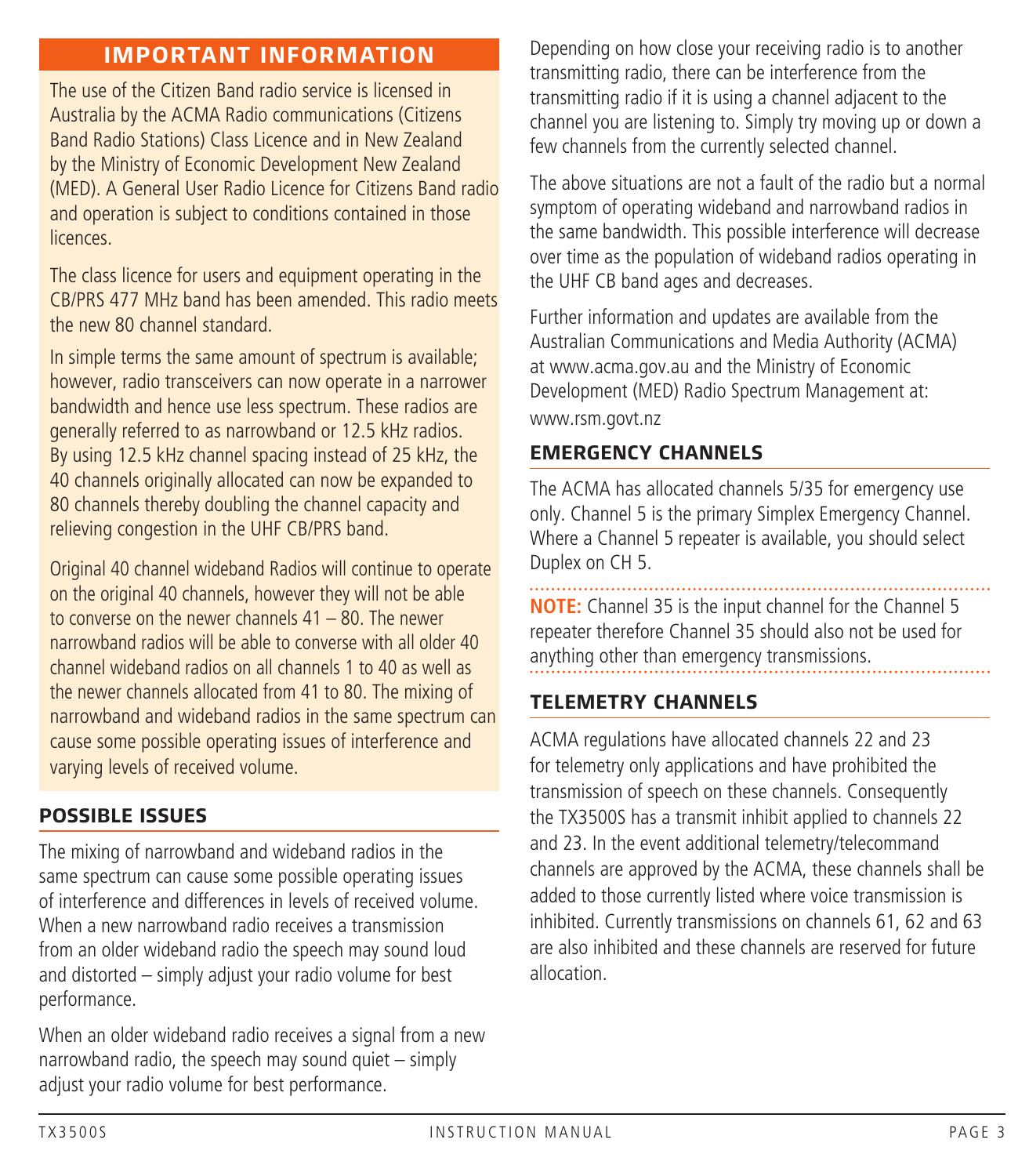## **FEATURES**

#### **TRANSMIT (TX)**

Individually Programmable DUPLEX function: User selectable for only those individual channels in your area that have repeaters, leaving the others free for use as extra simplex channels.

#### **SCANNING AND MEMORY FUNCTIONS**

Microprocessor Controlled Frequency Synthesiser: Allows user programmable control of scanning, channel memories and selected feature options.

Programmable Scan Function: Scans the selected UHF CB channels with both Group, Open and Network scan functions available.

Priority Channel: A user programmable Priority channel feature allows your working channel to be instantly recalled at the press of a key.

### **SIGNAL PROCESSING**

Digital Signal Processing: Measures, filters and compresses standard analogue audio signals and converts them into digital format. Allows advanced RF and audio processing techniques to be applied to maximise the radios performance.

Advanced Signal Management: Identifies interference caused by strong local signals on adjacent channels and prevents these from opening your Squelch. ASM also minimises distortion on reception by fine tuning the receiver frequency to match that of the incoming signal.

Dynamic Volume Control: Automatically compensates for variations in received audio level to provide a constant audio output level to the speaker.

#### **PRIVACY FUNCTIONS**

CTCSS & DCS: A built-in Continuous Tone Coded Squelch and Digital Coded Squelch System option provides silent channel operation.

#### **PHYSICAL PROPERTIES**

Over Voltage Protection: Special overvoltage detection circuitry protects the radio and warns of excessive voltage conditions by flashing the display.

### **USER CONTROLS AND INTERFACE**

Full Spectrum Backlighting: User adjustable, totally customisable backlight settings to match the vehicles dashboard lighting or drivers preference.

High Contrast Liquid Crystal Display: Fully detailed LCD provides a visual indication of the selected channel and all selected functions at a glance.

Front and Rear Microphone Inputs: Convenient front and rear microphone inputs to facilitate ease of installation and operation across a range of vehicles.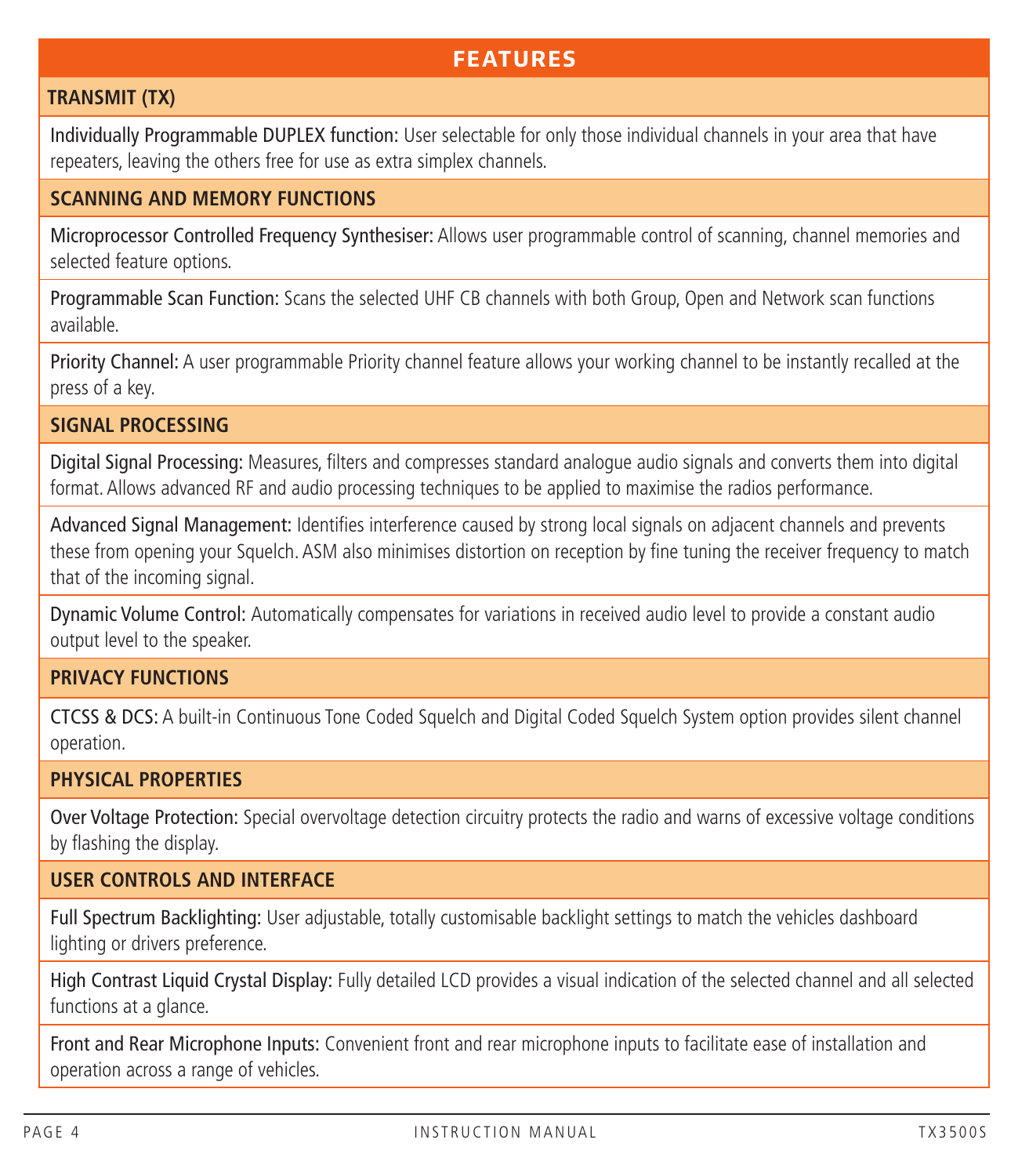## **CONTROLS**

### **FRONT PANEL CONTROLS**



#### **REAR PANEL**



#### **LCD PANEL**

#### **TX3500S MICROPHONE**

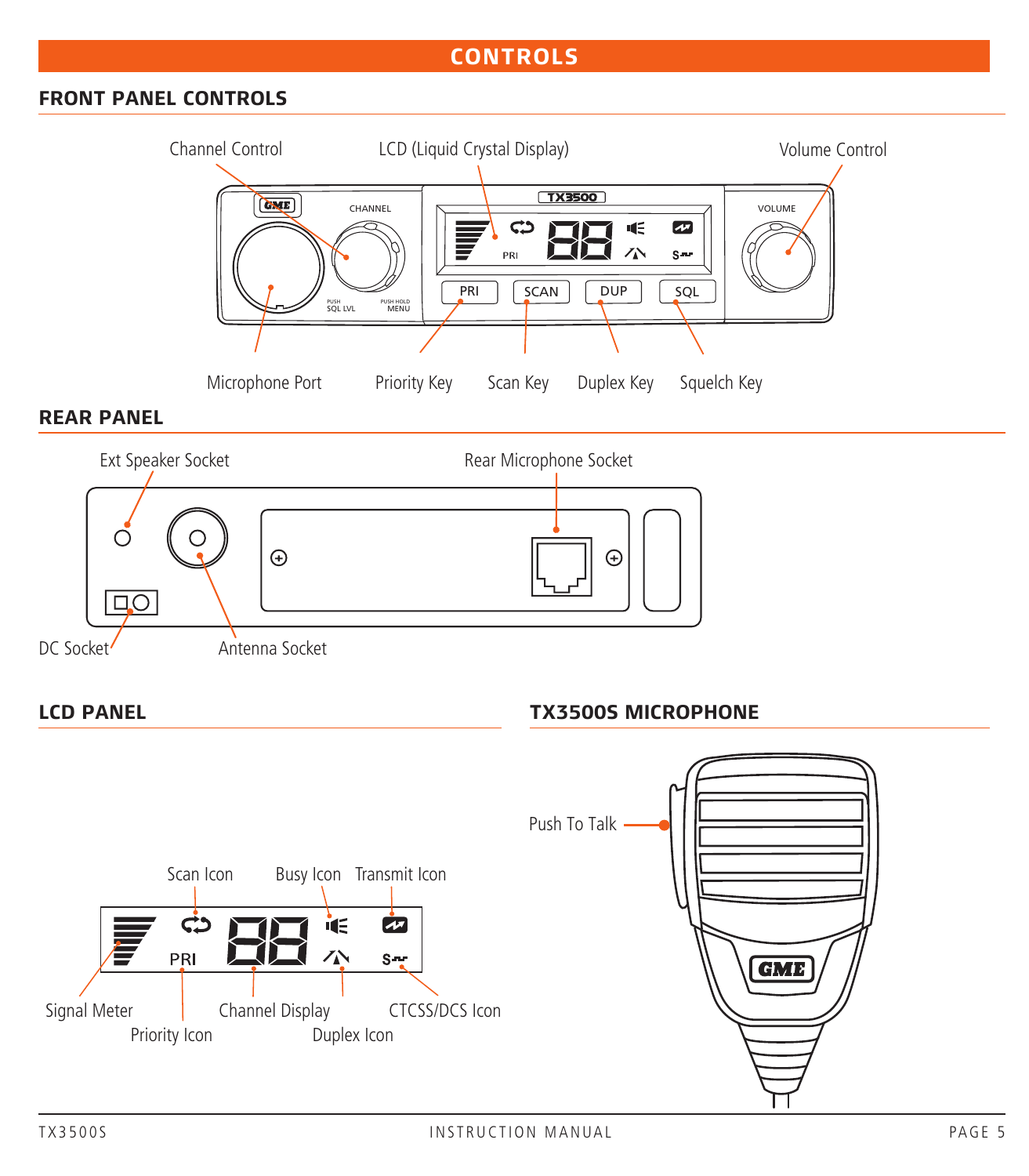## **GENERAL OPERATION**

#### **VOLUME**

Rotate the **Volume** control clockwise past the 'click' to turn the TX3500S on. Rotate the control further clockwise to increase the volume, or counter clockwise to decrease the volume.

If no sound is heard, briefly press the **SQL** key to temporarily un-mute the radio then adjust the volume while listening to the background noise. When finished, briefly press the **SQL** key again to re-mute the radio.

**NOTE:** At the minimum volume setting there is still sufficient volume to be heard in a quiet cabin environment.

#### **SELECTING CHANNELS**

Select the required channel by rotating the **Channel** Control. Rotate the knob clockwise to select higher channel and counter clockwise to select lower channels. The selected channel is displayed on the LCD.

#### **SQUELCH**

The Squelch is used to eliminate any annoying background noise when there are no signals present. The Squelch can be opened or closed using the **SQL** key. When the Squelch is open the receiver's background noise can be heard and the  $\blacksquare$  symbol is displayed. When the Squelch is closed the receiver remains quiet while there are no signals present but any incoming signals will override the Squelch and be heard in the speaker.

#### **To open the Squelch**

Briefly press the **SQL** key. A low beep will be heard and the **IE** symbol will be displayed. If there are no signals present you will hear the receiver's background noise.

### **To close the Squelch**

Briefly press the **SQL** key. A high beep will be heard. If there are no signals present the  $\blacksquare$  symbol will disappear and the receiver will become quiet again.

### **Adjusting the Squelch level**

The TX3500S's default Squelch sensitivity level has been factory set to provide optimum performance under most operating conditions. If required, the sensitivity level can be adjusted to suit changing conditions.

To adjust the Squelch sensitivity, briefly press the **Channel**  Control. The channel display will show the current Squelch setting in values from  $1 - 9$ . A Squelch setting of  $-1$  allows the Squelch to open on very weak signals whereas a setting of -9 requires much stronger signals to overcome the Squelch. Rotate the **Channel** Control to change the Squelch setting. Press the **Channel** Control to accept the setting and return to normal operation.

#### **SIGNAL METER**

The signal meter  $\overline{=}$  indicates the relative signal strength of the incoming signal. Stronger incoming signals will display more bars while weaker signals will display less bars.

#### **TRANSMITTING**

Prior to transmitting, always check the channel is not being used. This can be done either by listening or by checking that the signal meter  $\equiv$  and the 'BUSY' icon  $\equiv$  is not visible.

To transmit, press the **PTT** on the microphone. The **interpretation** will appear. Hold the microphone about 5-8 cm from your face and speak at a normal voice level. The microphone is quite sensitive so it is not necessary to raise your voice or shout. Release the **PTT** when you have finished talking. The **icon will disappear.** 

**IMPORTANT:** Always listen to ensure the channel is free before transmitting.

#### **TIME-OUT TIMER**

Your TX3500S has an in-built Time-Out Timer (TOT) that limits transmissions to a maximum of 3 minutes of continuous operation. This feature is required by the ACMA to prevent the radio from jamming the frequency if the **PTT** has been accidentally jammed. Once the TOT is triggered the radio will beep once and the transmitter output will be switched off. If the **PTT** remains pressed, the transmit icon will remain visible but there will be no signal transmitted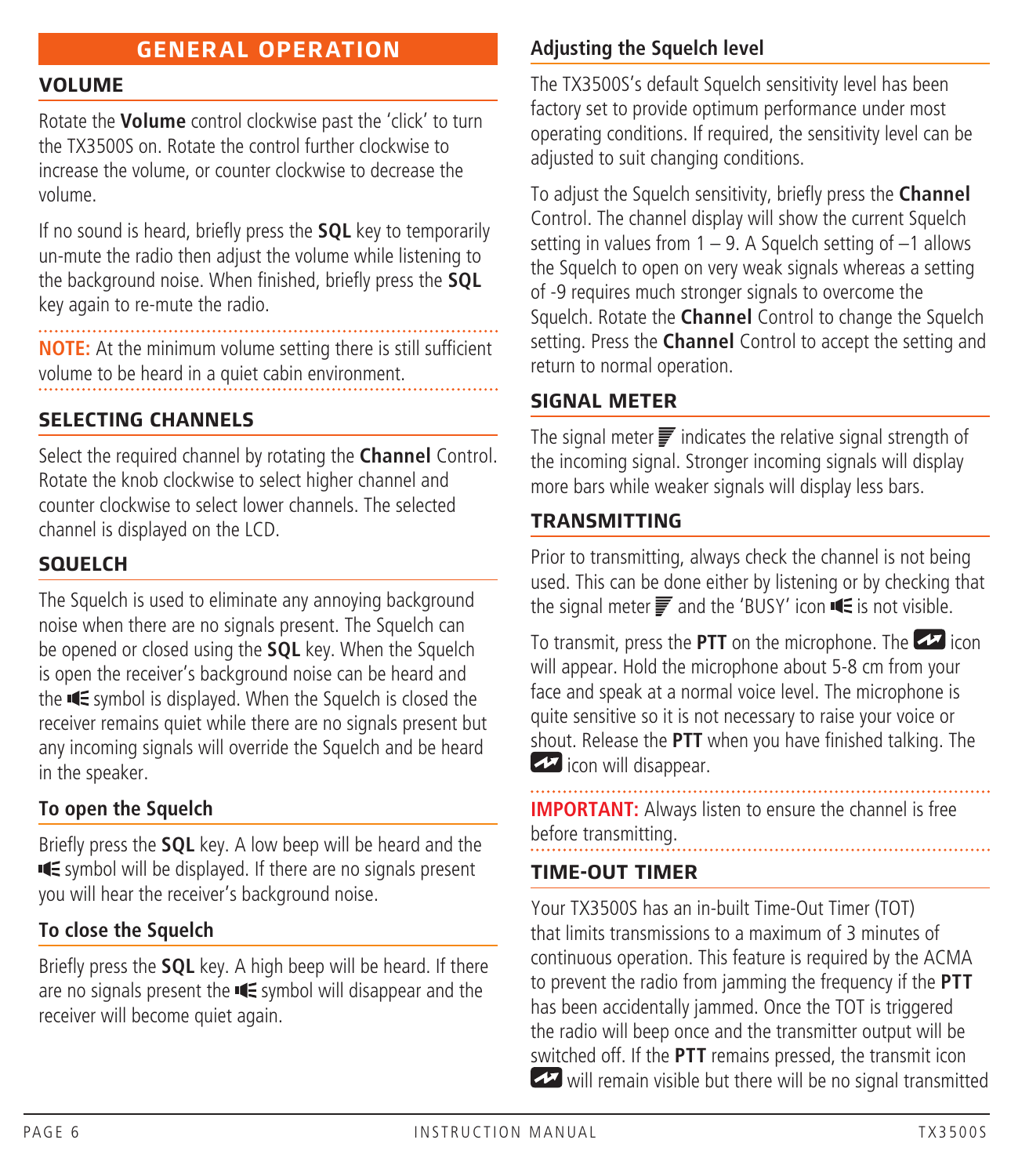from the radio. Once the **PTT** has been released the TOT is reset and transmissions can recommence.

### **BACKLIGHTING**

The Liquid Crystal Display and keys are backlit for easy viewing at night. The backlighting remains on at while the TX3500S is switched ON.

### **Adjusting the backlighting**

The backlighting brightness and colour can be adjusted for personal preference. There are three settings available;

- **br'** Brightness Setting: Provides a continuously variable brightness adjustment from very dim to full brightness.
- **'cL'** Colour Setting: Provides a continuously variable colour change via a smooth blend of Red, Green and Blue colours.
- **'Li'** Lightness Setting: Provides a continuously variable lightness or colour saturation of the selected colour from full colour to white (no colour).

#### **To make adjustments to the backlighting,**

- 1. Press and hold the **Channel** Control to enter the Menu. 'br' will be displayed indicating the Brightness mode is selected.
- 2. Rotate the **Channel** Control to adjust the display brightness.
- 3. Briefly press the **Channel** Control to select the Colour mode. 'cl' will be displayed.
- 4. Rotate the **Channel** Control to adjust the colour.
- 5. Briefly press the **Channel** Control to select the Lightness mode. 'Li' will be displayed.
- 6. Rotate the **Channel** Control to adjust the lightness (saturation) of the chosen colour. For the deepest colour range, reduce the lightness setting.

When finished, press and hold the **Channel** Control to return to normal operation.

**NOTE:** The Menu function will automatically time out after 6 seconds if no further adjustments have been made.

#### **BEEP TONE VOLUME**

The Key Beeps provide audible feedback whenever the keys are pressed. You can adjust the volume of the key beeps as follows.

- 1. Press and hold the **Channel** Control to enter the Menu. 'br' will be displayed.
- 2. Press the **Channel** Control repeatedly until 'bP' (Beep) is displayed.
- 3. Rotate the **Channel** Control clockwise to increase the Beep volume or counter-clockwise to decrease the Beep volume. The signal meter bars will increase or decrease with the volume level setting.

When finished, press and hold the **Channel** Control to return to normal operation.

#### **BANDWIDTH FILTER SETTINGS**

The TX3500S is fitted with two user-selectable receiver bandwidth filters which allow the receiver to be adjusted for either wide or narrow band reception on channels 1 – 40. This feature provides additional compatibility with older 40-channel radios. The wide setting increases the tolerance of the TX3500S receiver to older wideband 40 channel radios or to signals that might be slightly off frequency. The narrow setting increases the selectivity of the receiver to help reduce interference from strong interfering signals on adjacent channels.

#### **To change the filter setting**

- 1. Press and hold the **Channel** Control to enter the Menu. 'br' will be displayed.
- 2. Press the **Channel** Control repeatedly until 'FL' (Filter) is displayed.
- 3. Rotate the **Channel** Control clockwise to select the Narrow Band Filter. The close spacing of the signal meter bars confirms the Narrow Band Filter is selected.

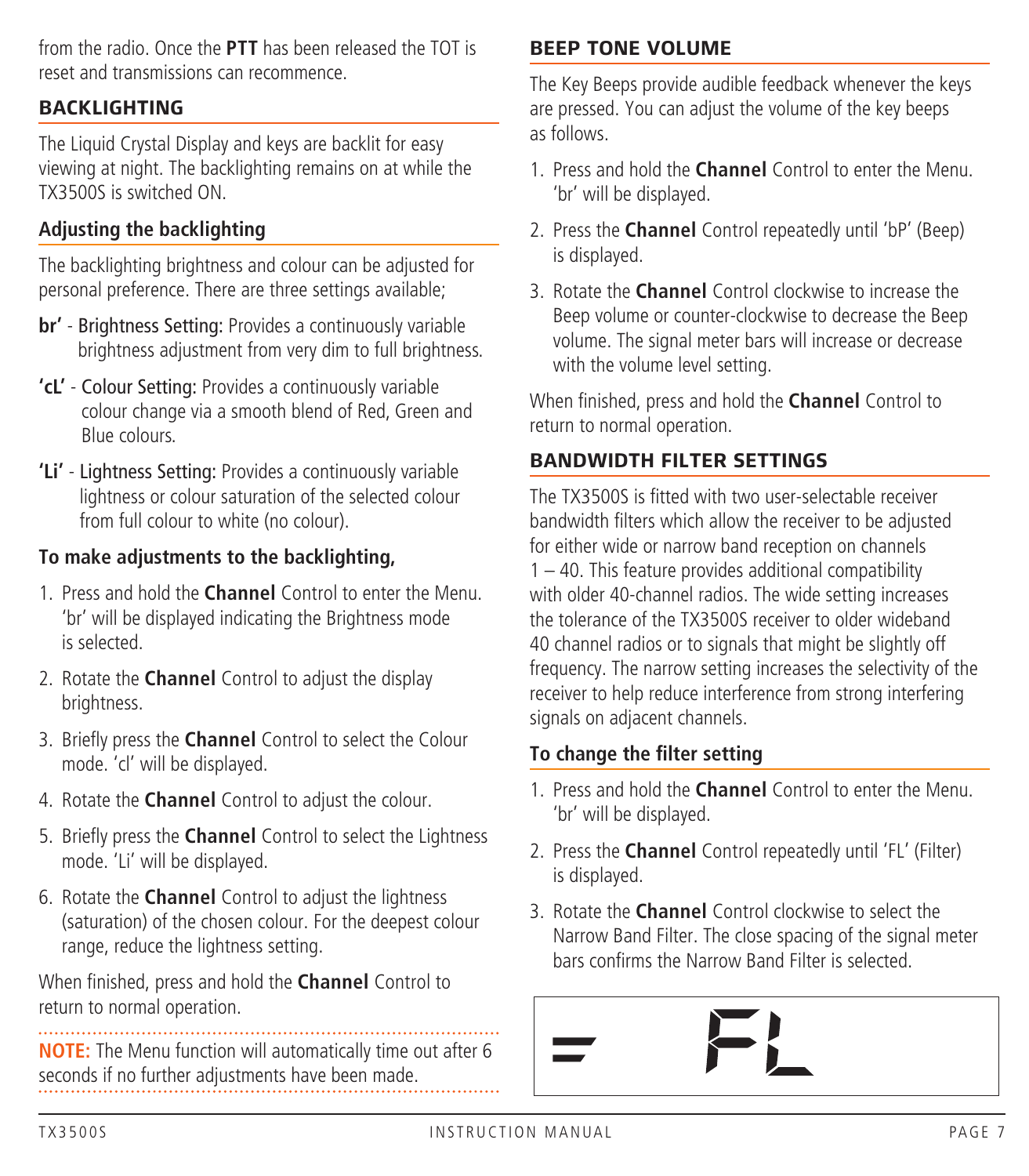4. Rotate the **Channel** Control to select the Wide Band Filter. The wide spacing of the signal meter bars confirms the Wide Band Filter is selected.

When finished, press and hold the **Channel** Control to return to normal operation.

**NOTE:** The wideband filter selection only operates on channels 1-40. Channels 41-80 always remains narrowband.

## **DYNAMIC VOLUME CONTROL (DVC)**

The modulation level of signals heard on the UHF CB band has always varied considerably resulting in noticeable differences in received audio volume between stations. Generally users have compensated for this by adjusting the volume control for each received signal. With the introduction of 80 channel narrowband transmissions that use lower levels of modulation, the diversity in received audio volume is likely to increase further.

The TX3500S is able to automatically compensate for these variations in received audio level by utilising a Dynamic Volume Control. When activated, this feature automatically compensates for variations in received audio level resulting in a constant audio output level to the speaker to greatly enhance the quality of the reception.

## **To switch the Dynamic Volume Control ON or OFF**

- 1. Press and hold the **Channel** Control to enter the Menu. 'br' will be displayed.
- 2. Press the **Channel** Control repeatedly until 'dL' (Dynamic Level) is displayed.
- 3. Rotate the **Channel** Control clockwise one click to view the current setting.
- 4. Rotate the **Channel** Control clockwise again to select ON. 'on' is displayed.
- 5. Rotate the **Channel** Control counter-clockwise to select OFF. 'oF' is displayed.

When finished, press and hold the **Channel** Control to return to normal operation.

## **SILENT SQUELCH TAIL**

The Squelch Tail is the short burst of noise that is heard in the speaker at the end of a transmission before the Squelch closes.

To some it is a reassuring confirmation that it is their turn to transmit but in some applications it may be an annoyance especially when listening through an earpiece or headphones.

The Silent Squelch Tail function removes this Squelch Tail, reducing it to a faint click as the Squelch closes.

## **To enable or disable the Silent Squelch Tail**

- 1. Press and hold the **Channel** Control to enter the Menu. 'br' will be displayed.
- 2. Press the **Channel** Control repeatedly until 'St' (Silent Tail) is displayed.
- 3. Rotate the **Channel** Control one click. The current setting is displayed.
- 4. Rotate the **Channel** Control to the right to enable the Silent Squelch Tail. 'on' will be displayed and the Squelch Tail will be silent.
- 5. Rotate the **Channel** Control to the left to disable the Silent Squelch Tail. 'oF' will be displayed and the Squelch Tail will be restored.

When finished, press and hold the **Channel** Control to return to normal operation.

## **REPEATERS AND DUPLEX MODE**

Duplex operation allows the radio to transmit on a different frequency to that which it receives. This allows operation through repeater stations.

A repeater station consists of a linked transmitter/receiver combination installed in a prominent location. The repeater is designed to receive signals on a designated channel and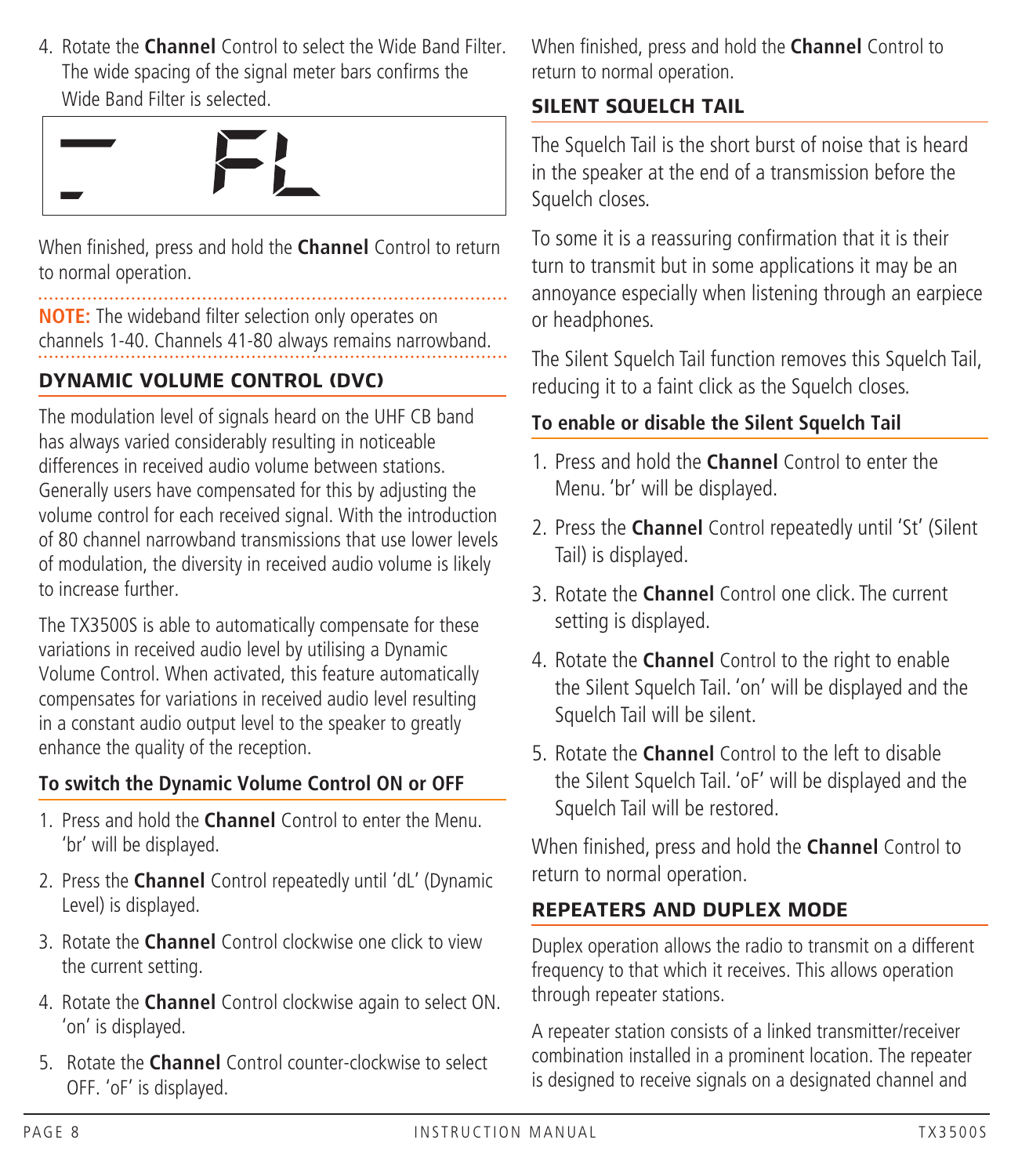retransmit them on another channel. Repeaters are usually mounted on hills or tall buildings. The increased elevation greatly improves both the receiving and transmitting range of the repeater allowing it to receive and retransmit signals to radios that would otherwise be out of range of each other.

Normally, UHF radios transmit and receive on the same frequency - known as Simplex operation. However to communicate through repeaters, your radio must be able to transmit and receive on different channels – otherwise known as Duplex operation. Your TX3500S is fitted with a Duplex key to allow you to operate through repeaters.

The Duplex function can only be selected on channels 1-8 and 41-48 as these are the channels that have been allocated for repeater use. When Duplex is selected, your TX3500S receives on the selected channel (e.g. CH 1) but transmits 30 channels higher (CH 31). The repeater hears your signal on CH 31 and retransmits it on CH 1 for others to hear.



The TX3500S allows you to enable or disable Duplex mode on individual repeater channels. In this way any repeater channels that are not being used with repeaters in your area can be used in Simplex mode for normal direct radio-to-radio communications.

### **To enable Duplex on a repeater channel**

- 1. Select the required repeater channel (1–8, 41–48)
- 2. Briefly press the **DUP** key. The duplex symbol **Z** will appear on the display accompanied by a high beep.

### **To remove Duplex from a repeater channel**

- 1. Select the required repeater channel (1-8, 41-48). If duplex is currently selected, the  $\sum$  duplex symbol will appear.
- 2. Briefly press the DUP key. The duplex symbol  $\lambda$  will disappear from the display accompanied by a low beep.

| Channel<br><b>Selected</b> | <b>Receive</b><br>Channel | <b>Transmit</b><br>Channel |  |  |  |
|----------------------------|---------------------------|----------------------------|--|--|--|
| 1                          | 1                         | 31                         |  |  |  |
| $\overline{2}$             | $\overline{2}$            | 32                         |  |  |  |
| 3                          | 3                         | 33                         |  |  |  |
| 4                          | 4                         | 34                         |  |  |  |
| $5*$                       | $5*$                      | $35*$                      |  |  |  |
| 6                          | 6                         | 36                         |  |  |  |
| 7                          | 7                         | 37                         |  |  |  |
| 8                          | 8                         | 38                         |  |  |  |
| 41                         | 41                        | 71                         |  |  |  |
| 42                         | 42                        | 72                         |  |  |  |
| 43                         | 43                        | 73                         |  |  |  |
| 44                         | 44                        | 74                         |  |  |  |
| 45                         | 45                        | 75                         |  |  |  |
| 46                         | 46                        | 76                         |  |  |  |
| 47                         | 47                        | 77                         |  |  |  |
| 48                         | 48                        | 78                         |  |  |  |
| * Emergency channel only   |                           |                            |  |  |  |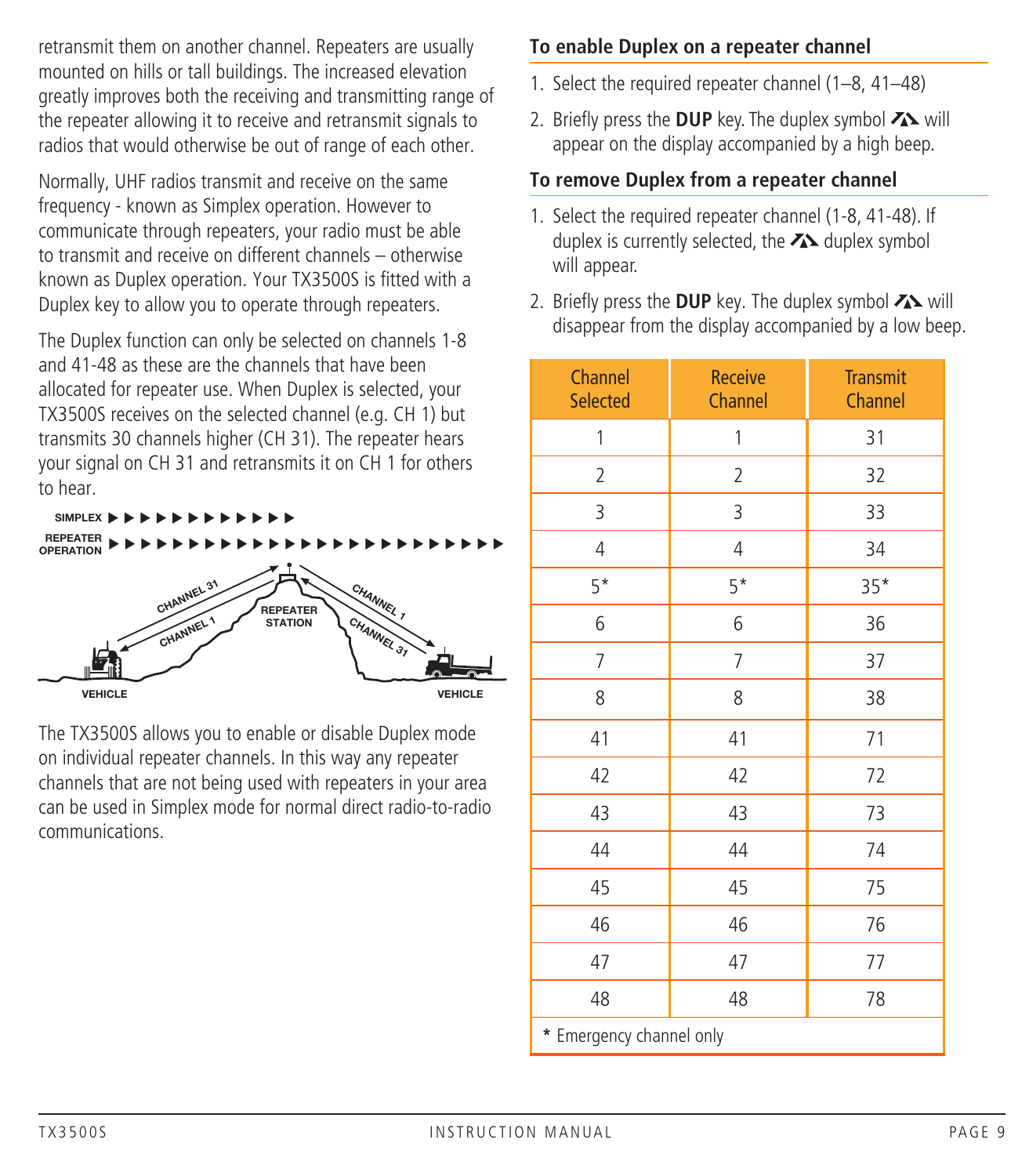#### **PRIORITY CHANNEL**

The Priority channel feature allows you to instantly recall any one of the 80 channels in the TX3500S. This feature can be used to provide instant access to your working channel or your local repeater channel at the press of key. It is also used in conjunction with the Group Scan mode.

### **To store a Priority channel**

- 1. Select the required channel.
- 2. Press and hold the **PRI** key. The channel number will flash then a high beep will be heard as the channel is stored.

### **To recall a Priority channel**

- 1. Briefly press the **PRI** key.
- 2. The TX3500S will immediately switch to the Priority channel and the 'PRI' icon will be displayed.
- 3. To return to the previously selected channel press the **PRI** key again. The 'PRI' icon will disappear and the radio will return to the previously selected channel.

### **SCANNING**

The TX3500S incorporates a Scan function allowing selected groups of channels to be scanned for signals. Channels can be scanned at a rate of 40 channels per second. When a signal is found, scanning will pause to allow the signal to be heard then resume scanning when the channel is clear again.

#### **Scan groups**

The TX3500S features three scan groups - Open Scan, Group Scan and Network Scan. Each scan group has a separate channel memory allowing you to program your choice of channels into each group for scanning.

To select Open Scan, Group Scan or Network Scan

- 1. Press and hold the **Channel** Control to enter the Menu. 'br' will be displayed.
- 2. Press the **Channel** Control repeatedly until 'Sc' (Scan) is displayed.
- 3. Rotate the **Channel** Control to select 'oS' (Open Scan), 'GS' (Group Scan) or 'nS' (Network Scan).

When finished, press and hold the **Channel** Control to return to normal operation.

**NOTE:** Network Scan is disabled by default and will not appear in the Scan Group menu unless it has been enabled. See Network Scan (on page 12) for details on how to enable and use Network Scan.

#### **Auto Skip**

While scanning, if an active channel in your Scan Group becomes a nuisance by constantly interrupting the scan, briefly rotate the **Channel** Control while the radio is paused on that channel. The busy channel will be temporarily removed from the scan group to allow time for the channel to become clear again and scanning will continue from the next channel in the sequence. After 30 seconds the skipped channel will be reinstated in the scan sequence.

If the unwanted active channel continues to interrupt the scan even after the 30 second skip period has elapsed, hold the **SCAN** key while the radio is paused on that channel. The 'nuisance' channel will be completely removed from the scan group for the duration of that scan session. To restore the channel, simply stop and restart the scan session using the **SCAN** key (or switch the radio Off then On again).

**NOTE:** You can skip as many busy channels from the scan group as you wish, however if you attempt to skip the last remaining channel, all the previously skipped channels will be restored to the scan group.

#### **OPEN SCAN**

Open Scan allows a group of channels to be scanned in an ascending sequence. If a signal is found, the scan will pause on that channel. During this time you can press the **PTT** on the microphone and talk on the channel. Once the channel has been clear for 5 seconds the scan will resume.



**Example: Scanning channels 1 – 8 in Open Scan**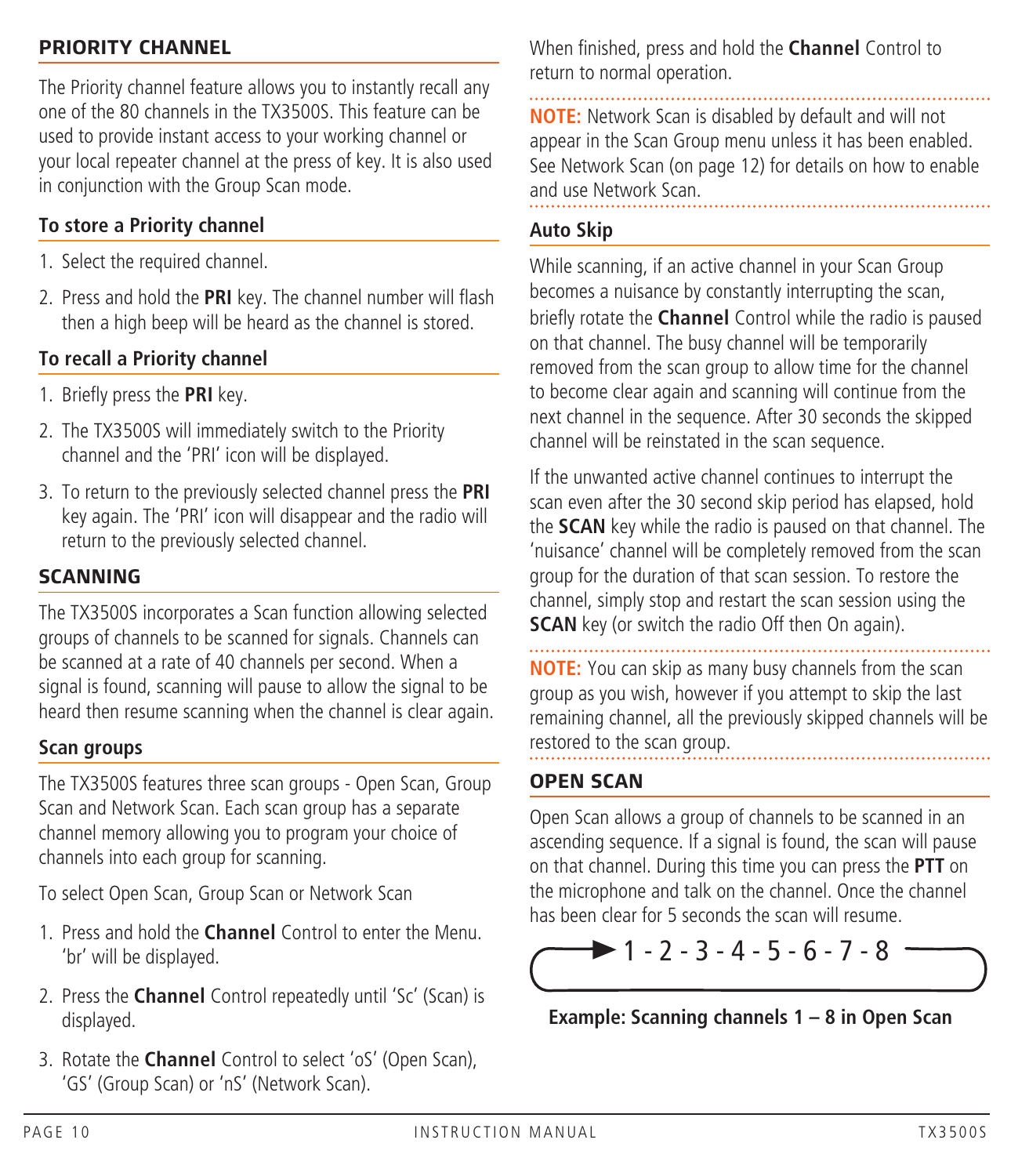### **Selecting Open Scan**

- 1. Press and hold the **Channel** Control to enter the Menu. 'br' will be displayed.
- 2. Press the **Channel** Control repeatedly until 'Sc' (Scan) is displayed.
- 3. Rotate the **Channel** Control to select 'oS' (Open Scan.

When finished, press and hold the **Channel** Control to return to normal operation.

#### **Programming the Scan Memory**

Your radio has all 80 channels factory-programmed into the Open Scan memory. Any channels not required can be removed.

To add or remove channels from the Open Scan memory:

- 1. Select the required channel using the **Channel** Control.
- 2. Check to see if the scan symbol  $\bigodot$  is displayed on that channel.
- If  $\bigcirc$  is displayed, the selected channel is already in the scan memory. Press and hold the **SCAN** key to remove it. C. will disappear.
- If  $\bigcirc$  is not displayed, the selected channel is not in the scan memory. Press and hold the **SCAN** key to add the selected channel to the scan memory.  $\bigodot$  will now be displayed on that channel.

Repeat to add or remove other channels in the scan memory.

### **Default working channel in Open Scan mode**

In the Open Scan mode, your default working channel is the channel your radio switches to when you press the **PTT** while scanning. To define your working channel simply select the required channel before you press the **SCAN** key. e.g. to make channel 24 your working channel, simply select channel 24 before pressing the **SCAN** key.

#### **To begin scanning**

Briefly press the **SCAN** key. A high beep will be heard and the  $\bigcirc$  icon will animate. During this time the channel numbers will change rapidly as the channels are scanned.

**NOTE:** If there are less than 2 channels programmed into the Open Scan memory, a long low beep will be heard when you press the **SCAN** key and the command will be ignored.

#### **Operating in the Open Scan mode**

If a busy channel is found, scanning will pause to allow the signal to be heard and will remain there for as long as the channel remains busy. Once the channel has been clear for 5 seconds, scanning will resume automatically.

If you don't wish to listen to a busy channel, briefly rotate the **Channel** Control while the radio is paused on that channel. The busy channel will be temporarily removed from the scan group to allow time for the channel to become clear again and scanning will continue. The skipped channel will be reinstated in the scan sequence after 30 seconds (see Auto Skip on previous page).

If you press the **PTT** while the radio is scanning, the scan will pause and the radio will transmit on the working channel. After the channel has remained been clear for 5 seconds scanning will resume.

If your radio pauses on a busy channel and you wish to talk on that channel, simply press the **PTT** during a break in the conversation. If the busy channel was not your working channel, it now becomes your new working channel, replacing your previous working channel. Once your communication has finished and the channel has been clear for 5 seconds, scanning will resume.

If you need to use your Priority channel (for an urgent call), briefly press the **PRI** key. The scan will be cancelled and the radio will jump straight to the Priority channel.

#### **GROUP SCAN**

Group Scan allows you to scan a number of channels for activity while also monitoring your Priority channel. The receiver will scan the other channels ONLY WHILE THERE ARE NO SIGNALS ON THE PRIORITY CHANNEL. If a signal appears on the priority channel it will override any signals being received on any of the other channels. In addition, if you press the **PTT** at any time, the radio will transmit on the priority channel.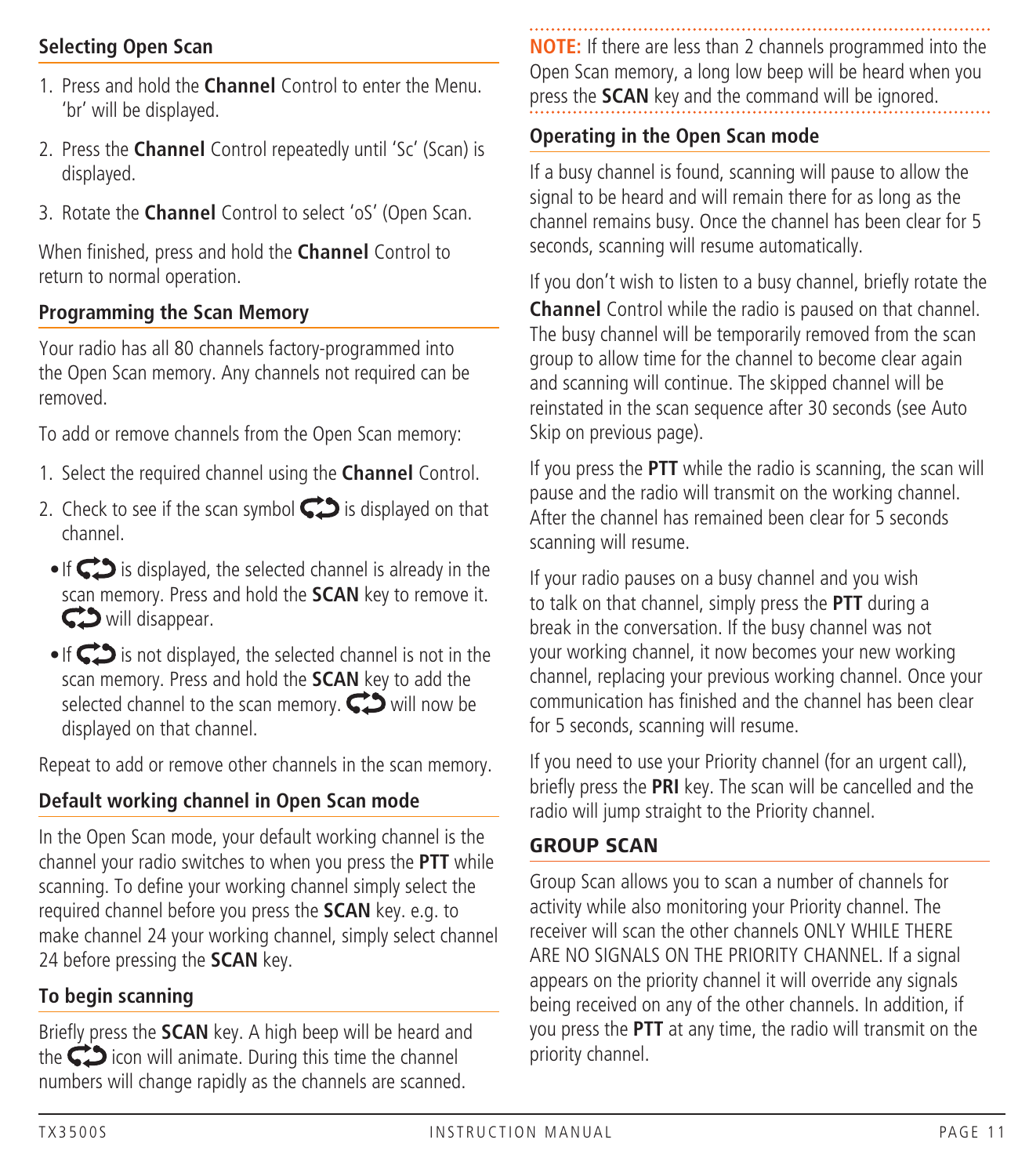$\blacktriangleright$  1 - 2 - 3 - 4 - 20 - 5 - 6 - 7 - 8 - 20 ·

#### **Example: Scanning channels 1 – 8 with priority channel 20 in Group Scan**

#### **Selecting Group Scan**

- 1. Press and hold the **Channel** Control to enter the Menu. 'br' will be displayed.
- 2. Press the **Channel** Control repeatedly until 'Sc' (Scan) is displayed.
- 3. Rotate the **Channel** Control to select 'GS' (Group Scan).

When finished, press and hold the **Channel** Control to return to normal operation.

#### **Programming the Scan Memory**

- 1. Select the required channel using the **Channel** Control.
- 2. Check to see if the Scan symbol  $\bigodot$  is displayed on that channel.
- $\cdot$  If  $\bigcirc$  is displayed, the selected channel is already in the Scan memory. Press and hold the **SCAN** key to remove it. cco will disappear.
- $\cdot$  If  $\bigodot$  is not displayed, the selected channel is not in the Scan memory. Press and hold the **SCAN** key to add the selected channel to the Scan memory.  $\bigodot$  will now be displayed on that channel.

Repeat to add or remove other channels in the scan memory.

#### **Select your Priority Channel**

Program your Priority channel as described earlier under 'Priority Channel'.

#### **To begin Scanning**

Press the **SCAN** key. A high beep will be heard and the CD icon will animate. During this time the channel numbers will change rapidly as the channels are scanned with the Priority channel will be scanned every fourth channel.

If a signal appears on the Priority channel – at any time – the radio will switch directly to the Priority channel and will stay there for as long as the channel remains busy. During this

time you can transmit and receive on the Priority channel. Once the Priority channel has been clear for 5 seconds the radio will resume scanning the other channels.

If a signal appears on any other channel, scanning will pause on that channel and will remain there while the channel is busy – as long as there are no signals on the Priority channel. During this time, the receiver will continue to check the Priority channel every 2 seconds resulting in a series of small breaks in the reception of the busy channel. Once the signal has gone and there has been no activity for 5 seconds, the radio will resume scanning.

To transmit on the Priority channel at any time, simply press the **PTT**. The radio will switch straight to the Priority channel. When you have finished your conversation and there has been no further activity for 5 seconds, the radio will resume scanning the other channels.

If you don't wish to listen to a busy channel, briefly rotate the **Channel** Control while the radio is paused on that channel. The busy channel will be temporarily removed from the scan group to allow time for the channel to become clear again and scanning will continue. The skipped channel will be reinstated in the scan sequence after 30 seconds (see Auto Skip on page 10).

If the radio is paused on a busy channel and you want to remain there, briefly press the **SCAN** key. The radio will exit Scan and remain on the busy channel. At this point you will no longer be monitoring the Priority channel.

To resume Group scanning press the **SCAN** key again.

If you need to use your Priority channel (for an urgent call), briefly press the **PRI** key. The scan will be cancelled and the radio will jump straight to the Priority channel.

### **NETWORK SCAN (NET-SCAN)**

Net-Scan allows a group of radio users to maintain communications even when the band is congested. To achieve this all members of the Net-Scan group must share a common CTCSS/DCS code and a common set of scan channels.

Once activated, Net-Scan's intelligent scanning software keeps track of clear channels within your scan group. When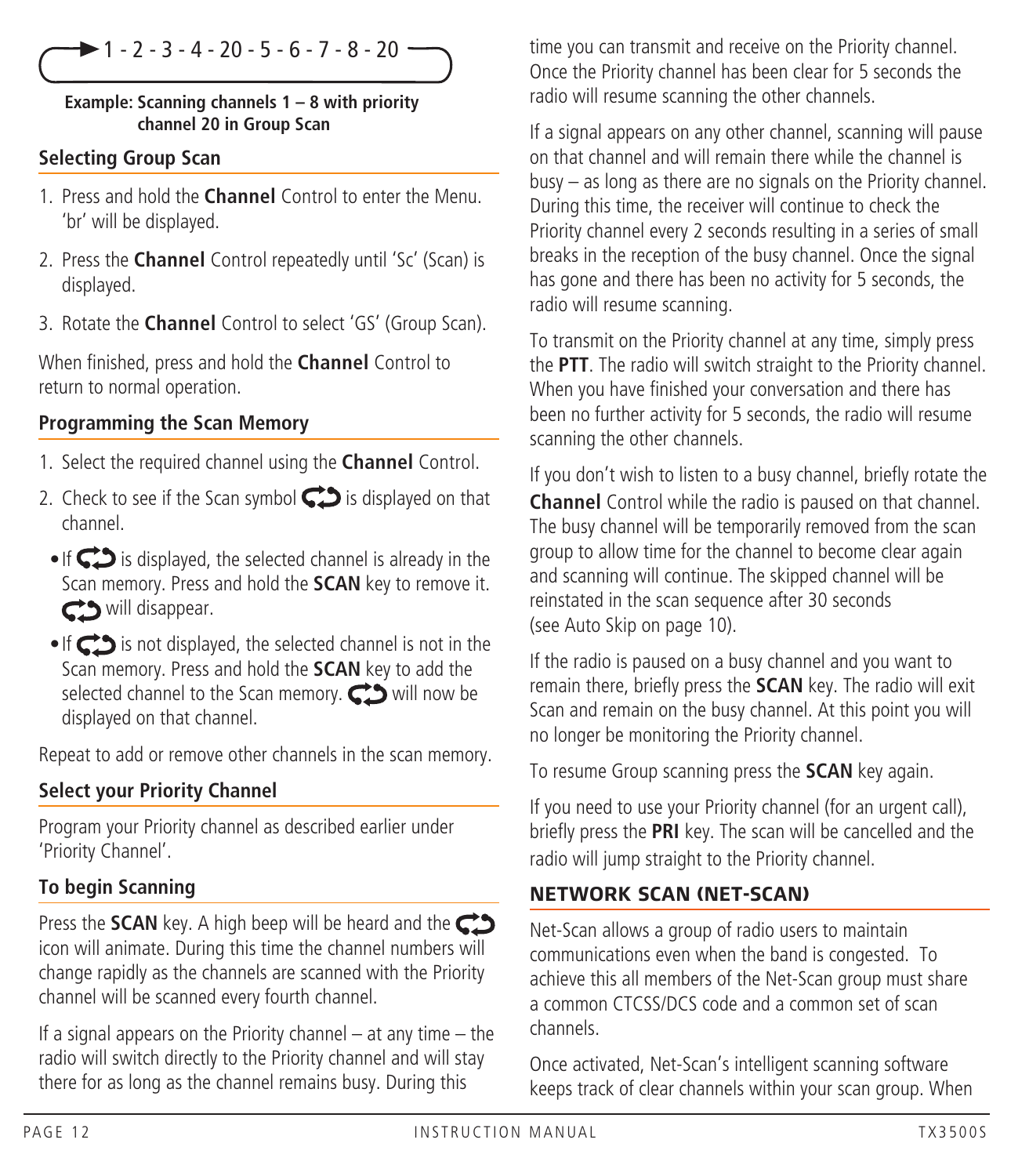any member of the group transmits, their radio automatically selects a clear channel to transmit on. Other radios scanning in the same Net-scan group will lock onto that channel allowing all members of the group to join the conversation. If a signal from outside your Net-Scan group appears on the chosen channel (either with no code or the wrong code), the group will automatically switch to a new clear channel at the next transmission. In this way the group can continue to communicate with minimal interference to or from other users.

### **Enabling Net-Scan**

Net-Scan is normally switched off by default but can be enabled through your radio's Menu.

**NOTE:** When you enable Net-Scan you will also be prompted to choose a suitable CTCSS or DCS tone to be used by your Net-Scan group. All members of your Net-Scan group must use this same code.

#### **To enable Net-Scan**

- 1. Press and hold the **Channel** Control to enter the Menu. 'br' will be displayed.
- 2. Press the **Channel** Control repeatedly until 'nS' (Network Scan) is displayed.
- 3. Rotate the **Channel** Control clockwise one click to view the current setting.
- 4. Rotate the **Channel** Control further clockwise to choose CTCSS tones 01 – 50. When CTCSS tones are selected S flashes
- 5. Continue to rotate the **Channel** Control clockwise past CTCSS tone 50 to select DCS tones 01 – 104 (A4). When DCS tones are selected. S-F flashes.



Netscan off







Netscan with DCS tone 104 (A4).

#### **Since there are 104 DCS tones and only two characters available to display them, DCS tones 100 to 104 are labelled A0 to A4 on the display.**

6. To disable Net-Scan, rotate the **Channel** Control fully counter-clockwise to select OFF. 'oF' is displayed.

When finished, press and hold the **Channel** Control to return to normal operation.

### **Selecting Net-Scan**

When Net-Scan is enabled, a Network Scan option becomes available in the scan group selection. To select the Network Scan option;

- 1. Press and hold the **Channel** Control to enter the Menu. 'br' will be displayed.
- 2. Press the **Channel** Control repeatedly until 'Sc' (Scan) is displayed.
- 3. Rotate the **Channel** Control to select 'nS' (Network Scan).

When finished, press and hold the **Channel** Control to return to normal operation. The radio is now in the Network Scan mode.

#### **Programming channels into Net-Scan.**

All radios in your Net-Scan group must have the same channels programmed into their Net-Scan memory. Your radio's Net-Scan memory has already been factory programmed with 43 of the available 80 channels. The remaining 37 channels, which consist of the 32 repeater input/output channels, 2 telemetry channels and 3 guardband channels, have not been included to minimise the risk of interference to other services on these channels.

#### **To add or remove Net-Scan channels**

With Net-Scan mode enabled, select the require channel using the **Channel** Control.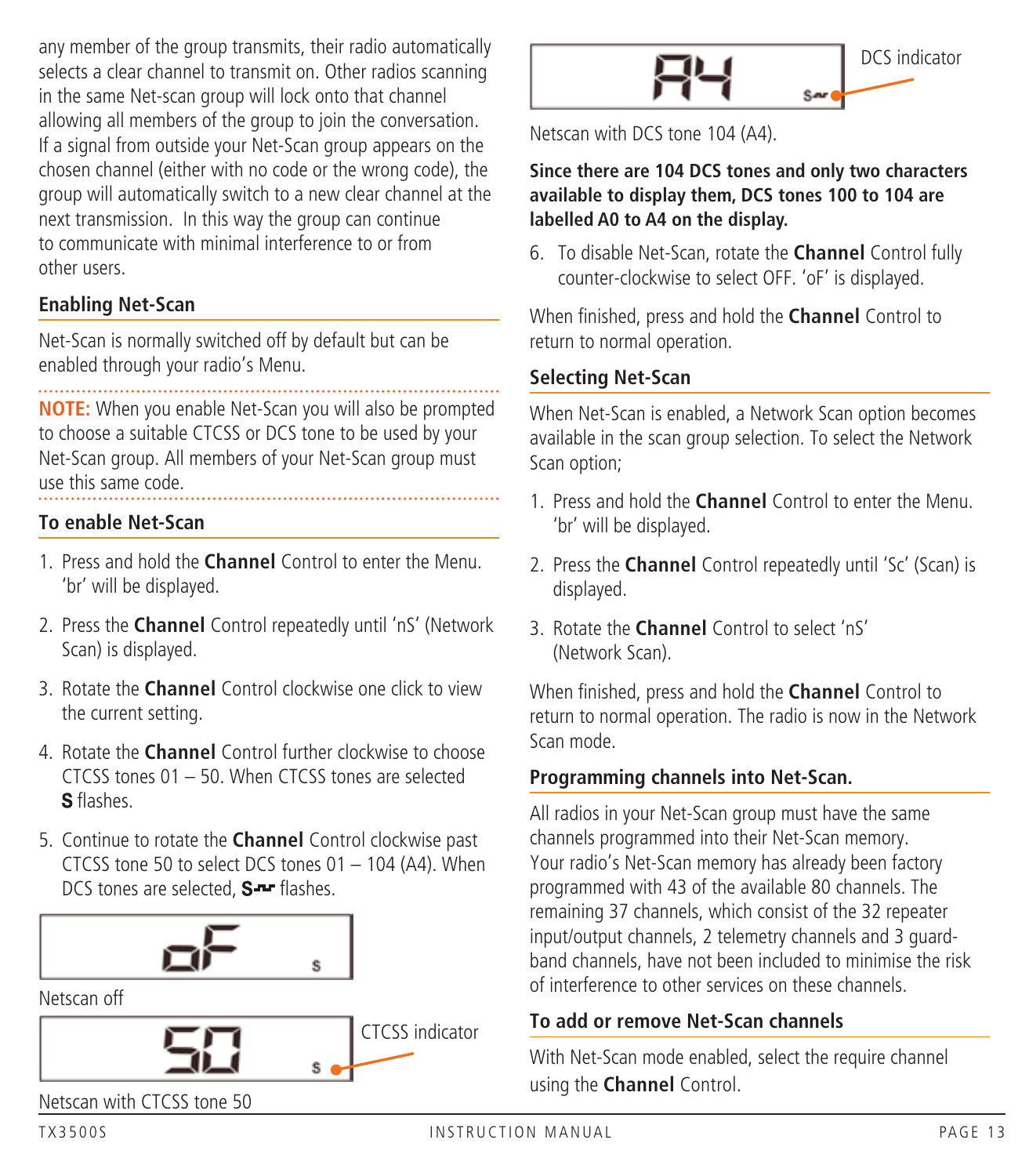- If the channel is currently in the Net-Scan group the  $\mathbb{C}$ icon will be visible above the channel display. To remove the channel, hold the **SCAN** key until a low beep is heard. will disappear indicating the channel is no longer in memory.
- $\bullet$  If the  $\bullet$  icon is not visible above the channel display, the selected channel is not in the Net-Scan memory. To add it, hold the **SCAN** key until a high beep is heard.  $\bigodot$  will appear to confirm the channel is now in memory.

Repeat to add or remove further Net-Scan channels.

**IMPORTANT:** When adding channels to Net-Scan, please consider the following:

- The transmitter on your radio is inhibited on channels 22, 23 and channels 61, 62, 63 as required by the ACMA. This makes these channels unsuitable for use as Net-Scan channels.
- You should not include any repeater channels unless you have confirmed that the channel is not allocated to a repeater in your area. If you add an active repeater channel into your Net-Scan, you or others in your Net-Scan group may cause interference to other repeater users on that channel.

**Starting Net-Scan**

With Net-Scan mode enabled, press **SCAN**. A high beep will be heard and the  $\bigcirc$  icon will animate. During this time the channel numbers will change rapidly as the channels are scanned

## **Using Net-Scan**

When a member of the group initiates a transmission their radio will automatically select a clear channel to transmit on. Other radios scanning in the same Net-Scan group will locate the transmission by identifying the groups CTCSS/DCS code and open their Squelch allowing the transmission to be heard across the entire group. When the transmission ends, all radios in the group will immediately resume scanning.

If a member of the group responds to the initial transmission, they will automatically re-use the same channel as long as the channel remains free of other signals. This allows

the radios in the group to respond more quickly to further transmissions from others in the group.

If at any time, a signal from outside your Net-Scan group appears on the channel (either with no code or the wrong code), the channel will be discarded and a new clear channel will be selected at the next transmission. The other radios in the group will then locate the new channel allowing the conversation to continue seamlessly without any input from the user.

## **Ending the scan**

To stop scanning, briefly press the **SCAN** key. A low beep will be heard and the animated  $\bigodot$  icon will stop. As long as the radio was not on a busy channel, it will return to the last channel you selected, otherwise it will stay on the busy channel.

## **CTCSS & DCS**

The standard Squelch system is fine for quieting the radio in most applications. However, it operates solely on signal strength which means that it will always open to any signal that is strong enough. If the channel is busy with other stations the Squelch will be constantly opening making it difficult to determine which calls are meant for you.

CTCSS (Continuous Tone Coded Squelch System) and DCS (Digital Coded Squelch) are similar Squelch quieting systems that provide selective audio muting using sub-audible signalling. When enabled, only signals with a matching sub-tone will be heard in the speaker. This effectively creates a channel that is silent to all traffic except those you wish to hear.

## **Choosing CTCSS or DCS**

The CTCSS system uses 1 of 50 low frequency tones to open and close the Squelch on the radio. The DCS system is similar to CTCSS but uses 1 of 104 digital codes to control the Squelch. There is no difference in performance or function between the different tone sets so choosing which tone system to use will largely depend on the other radios you talk with. If others already use CTCSS or DCS, you should select the tone system that matches theirs. If the users you talk to don't currently use CTCSS or DCS then you can make your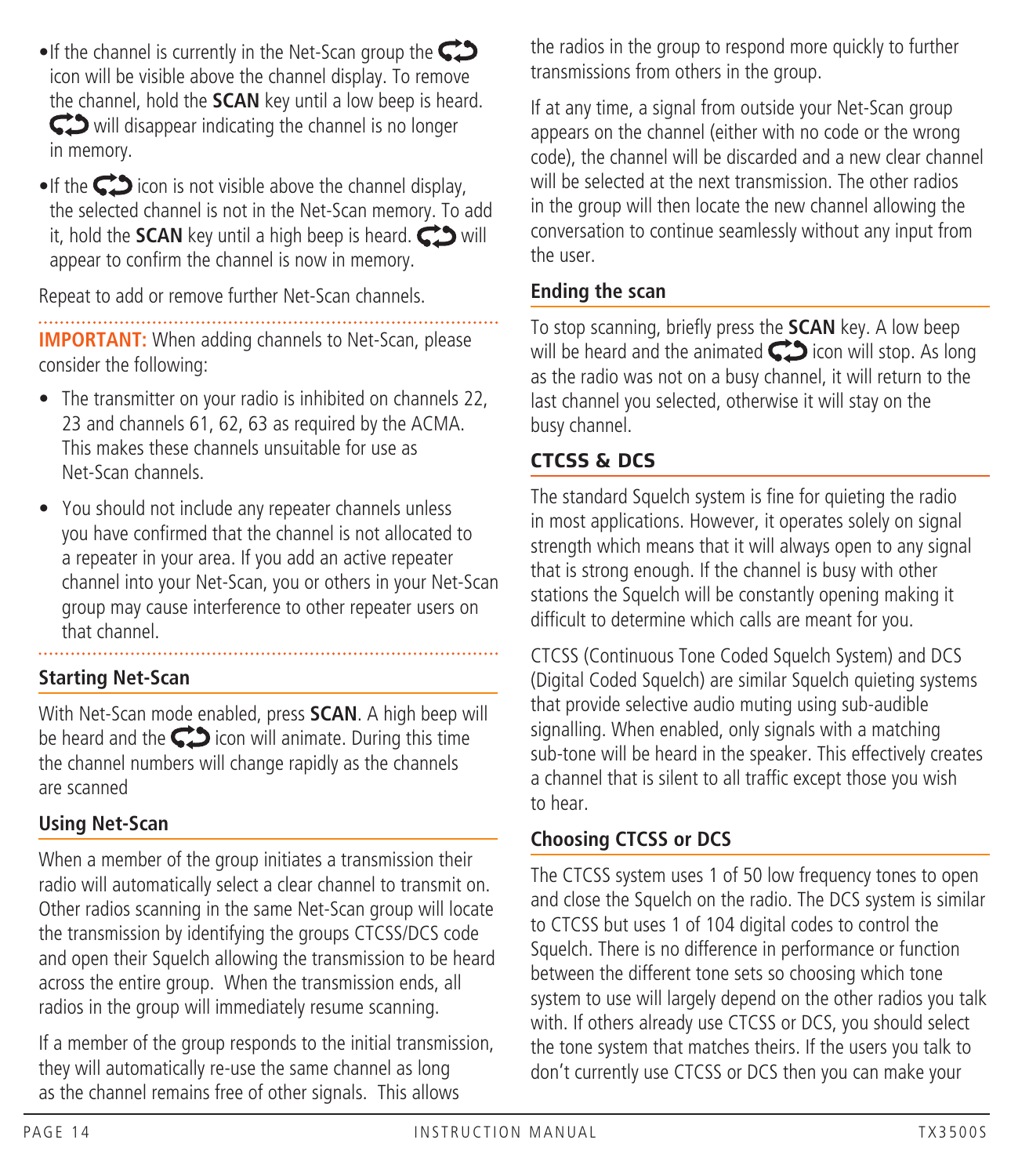own choice. Both types are included in the radio to maintain compatibility with other radio systems.

### **CTCSS Tone set compatibility**

The GME CTCSS tone set comprises a table of 50 tones made up of the standard CCIR-38 Tone Set plus an additional 12 tones added to the end. If communicating with other brands of radios that only use the CCIR-38 tone set, please select from one of the first 38 tones to ensure compatibility with these radios.

If communicating with other GME radios, you may choose from any of the 50 tones. However, please refer to the tone set tables listed in each radio's Instruction manual for compatibility because, although the same 50 tones are available in all GME radios, the tones used in older GME models may be listed in a different order to those in your radio.

## **To enable a CTCSS or DCS code**

- 1. Press and hold the **Channel** Control to enter the Menu. 'br' will be displayed.
- 2. Press the **Channel** Control repeatedly until 'ct' (CTCSS) is displayed.
- 3. Rotate the **Channel** Control one click. If CTCSS/DCS is currently switched off, 'oF' is displayed.
- 4. Rotate the **Channel** Control to the right to select a CTCSS tone. CTCSS tones are labelled 01 – 50 and are accompanied by a flashing  $S$  icon.
- 5. Continue rotating the **Channel** Control to the right, past CTCSS tone 50, to select a DCS code. DCS codes are labelled 01 – A4 (104) and are accompanied by a flashing S-Fricon.
- 6. To switch CTCSS/DCS off, rotate the **Channel** Control to the left until 'oF' is displayed.

When finished, press and hold the **Channel** Control to return to normal operation.

**NOTE:** The tone you select will be used for all channels that have 'Silent' enabled.

|    | Rotate Left               | Rotate Right                  |
|----|---------------------------|-------------------------------|
| οF | CTCSS Tones<br>1-50 $(S)$ | DCS Tones<br>$1-A4(104)(S-1)$ |

**Since there are 104 DCS tones and only two characters available to display them, DCS tones 100 to 104 are labelled A0 to A4 on the display.**

#### **Enabling CTCSS/DCS on a channel (Silent mode)**

When 'Silent' mode is enabled on a channel, the CTCSS/DCS system will prevent the Squelch on your radio from opening unless the incoming signal matches your selected CTCSS/DCS tone. If other users are using the same channel but are not using your selected CTCSS/DCS tone, the busy icon  $\blacksquare$  will appear on the display indicating the signal is being received, however no sound will be heard in the speaker. Only when someone transmits on the channel using your selected CTCSS/DCS tone will the Squelch open to allow you to hear the signal.

Silent mode can be enabled on any channel you choose (except emergency channel 5/35).

#### **To enable Silent mode on a channel**

- 1. Select the required channel.
- 2. Press and hold the **SQL** key until a high beep is heard.
- 3. An  $S$  icon (CTCSS) or  $S$  icon (DCS) will be displayed in the lower right of the display to indicate Silent mode is now enabled on that channel.

**NOTE:** If the CTCSS/DCS tone in your radio has been set to 'oF' you will not be able to enable Silent mode.

#### **To disable Silent mode on a channel**

- 1. Select the required channel. An  $S$  icon (CTCSS) or  $S$ icon (DCS) will be displayed indicating Silent mode is currently enabled on that channel.
- 2. Press and hold the **SQL** key until a low beep is heard.
- 3. The S or  $S^{-1}$  icon will disappear indicating Silent mode is now disabled on that channel.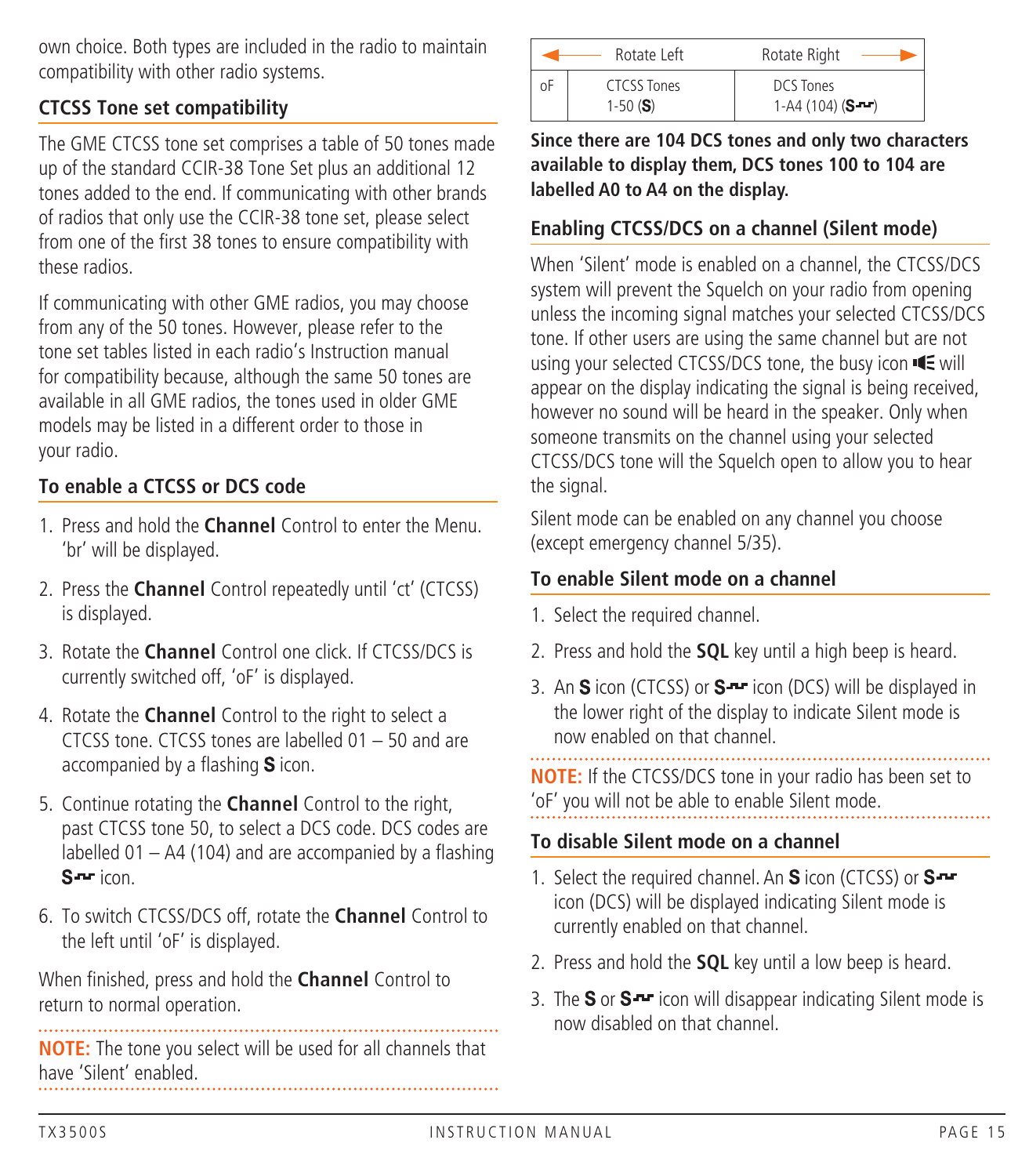**IMPORTANT:** When Silent mode is enabled on a channel, you should always check the busy icon  $\blacksquare$  for signs of traffic on the channel before you transmit to ensure you do not accidentally transmit over the top of another user.

#### **Busy Lockout**

To help prevent accidental transmissions over the top of other users, the TX3500S incorporates a Busy Lockout feature.

The Busy Lockout function detects when others outside your CTCSS/DCS group are transmitting on the channel and prevents your radio from transmitting over them. If the channel is busy and you press the **PTT** the radio will emit a warning beep and the  $\blacktriangleright$  icon won't be displayed. When you release the PTT, look for the  $\blacksquare$  icon on the display as an indicator that the channel is in use. If the channel is busy, simply wait until the channel is clear and press the **PTT** again.

**NOTE:** You can also press the Monitor key to open the Squelch and listen for signals on the channel before transmitting (see Monitor Function directly below).

#### **To enable Busy Lockout**

- 1. Press and hold the **Channel** Control to enter the Menu. 'br' will be displayed.
- 2. Press the **Channel** Control repeatedly until 'bL' (Busy Lockout) is displayed.
- 3. Rotate the **Channel** Control one click. The current setting is displayed.
- 4. Rotate the **Channel** Control to the right to enable busy lockout. 'on' will be displayed.
- 5. Rotate the **Channel** Control to the left to disable busy lockout. 'oF' will be displayed.

When finished, press and hold the **Channel** Control to return to normal operation.

### **Monitor Function**

If the busy icon  $\blacksquare$  shows that the channel is busy, but you cannot hear any sound, the signal is probably using a different CTCSS/DCS tone to yours.

If you wish to listen to the signal to confirm that someone else is using the channel, press and hold the **Volume**  control. This activates the 'monitor' function which temporarily disables the CTCSS/DCS system in your radio to allow the signal to be heard in the speaker. When the **Volume** control is released the channel will become quiet again.

. . . . . . . . . . . **NOTE:** While the **Volume** control is pressed, the **E** icon flashes.

#### **RECEIVING (RX) ONLY CHANNELS**

The radio includes support for up to 19 RX-only dealer programmable frequencies in the range of 403-520MHz.

RX-only channels, when installed, can be found above channel 80.

#### **CONFIGURATION MENU**

The TX3500S menu provides a convenient method of customising some of the radio's functions. The follow parameters are available.

#### **To access the menu**

- 1. Press and hold the **Channel** Control. 'br' will be displayed.
- 2. Press the **Channel** Control repeatedly until the required setting ID is displayed.
- 3. Rotate the **Channel** Control to select the required option.

When finished, press and hold the **Channel** Control to return to normal operation.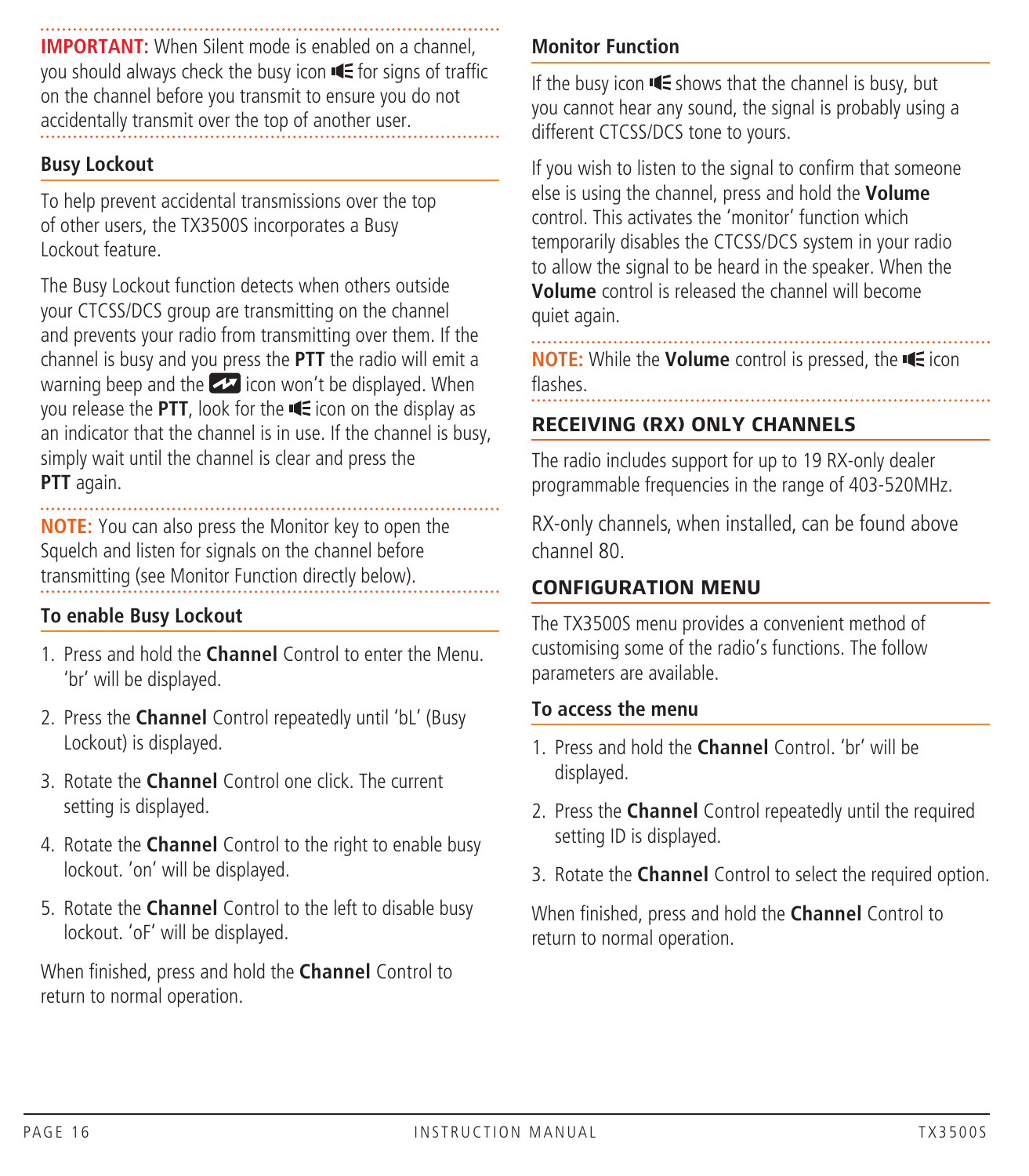| ID            | <b>DESCRIPTION</b>  | <b>OPTIONS</b>                                       |
|---------------|---------------------|------------------------------------------------------|
| br            | <b>Brightness</b>   | Rotate for LCD backlight brightness                  |
| $\mathsf{cl}$ | Colour              | Rotate for LCD backlight colour                      |
| Li.           | Lightness           | Rotate for LCD backlight lightness                   |
| bP            | Key Beep Volume     | Rotate to adjust key beep volume                     |
| ct            | <b>CTCSS/DCS</b>    | $of - CTCSS$ OFF                                     |
|               |                     | $01 - 50$ with S icon flashing $-$ CTCSS Tones       |
|               |                     | $01 - A4$ with $S -$ icon flashing - DCS Codes       |
| nS            | Netscan             | oF - Netscan OFF                                     |
|               |                     | CTCSS Tones $01 - 50$ with S icon flashing           |
|               |                     | DCS Codes 01 - 104 (A4) with $S^{-1}$ icon flashing  |
| St            | Silent Squelch Tail | oF - Off (tail is audible)                           |
|               |                     | on $-$ On (tail is silent)                           |
| dL            | Dynamic Volume      | $oF - Off$                                           |
|               |                     | $on - On$                                            |
| Sc.           | Scan Group          | oS - Open Scan selected                              |
|               |                     | GS - Group Scan selected                             |
|               |                     | nS - Netscan selected (only when Netscan is enabled) |
| bL            | <b>Busy Lockout</b> | $oF - Off$                                           |
|               |                     | $on - On$                                            |
| FL.           | <b>Filter</b>       | Narrow band Filter selected                          |
|               |                     | $\Gamma$ Wide Band Filter selected                   |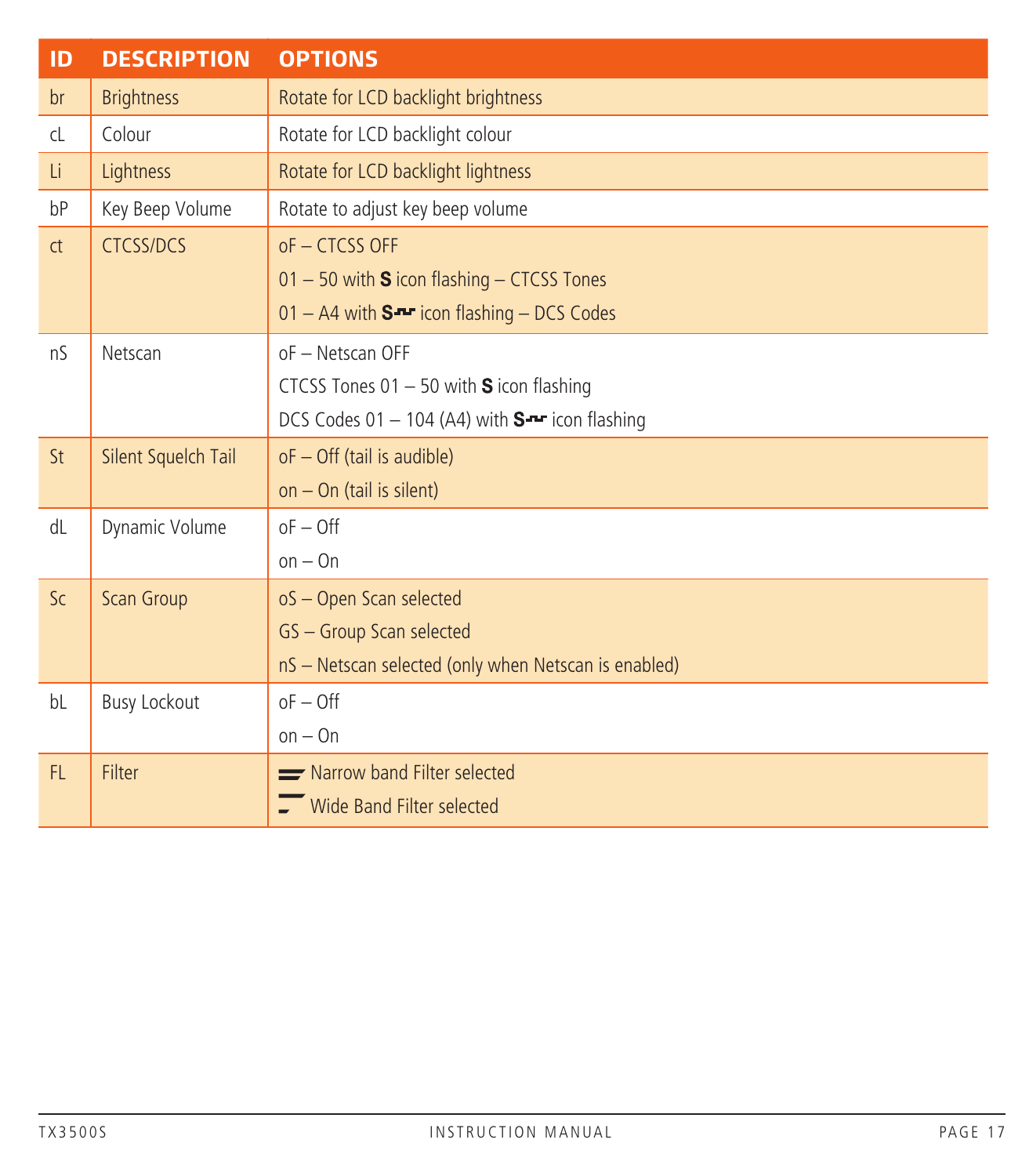## **INSTALLATION**

The TX3500S is supplied with a slim, slide on mounting cradle. The cradle can be screwed or bolted to any convenient location in your vehicle (under or above the dash, on the centre console, etc.) using the mounting slots provided in the cradle.

The TX3500S contains a built-in speaker and should be installed in a convenient location in the vehicle's cabin using the mounting slots provided in the base. For maximum sound from the internal speaker, we recommend the cradle be mounted above the radio to minimise any obstruction of the speaker.

Alternatively the TX3500S can be installed in a less audible location and an extension speaker used instead. When installing the radio, avoid mounting it close to heaters or air conditioners.

### **Console mounting**

A flush mounting DIN adapter MBD001 is available as an optional accessory. The adapter includes mounting brackets and a specially designed front panel escutcheon to suit most vehicle installations. See your nearest GME retailer for details.



Din Adapter MBD001

### **When installing the cradle**

Avoid mounting close to heaters or air conditioners. Screw the mounting cradle to a firm surface and slide the TX3500S into the cradle from the front until it clicks into place. Finally, connect the power lead and antenna cable to the sockets on the radio's rear panel.

### **Mounting the cradle**



### **Fitting the radio**

Slide radio fully into cradle until it 'clicks' into place.

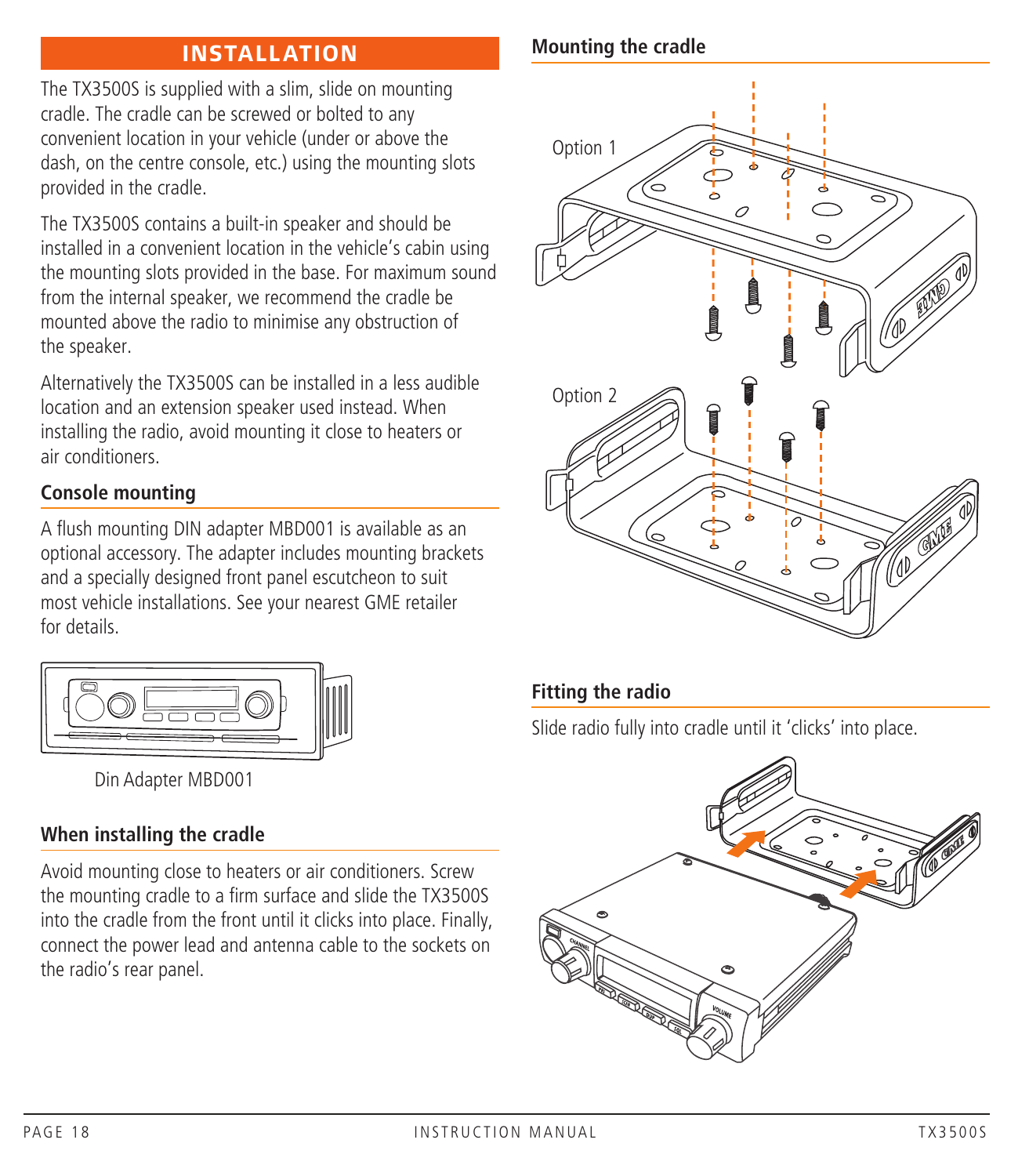### **Removing the radio**





#### **Fitting the microphone**

The microphone uses a miniature 6 pin telephone style plug which fits the TX3500S' microphone socket. The TX3500S has two microphone sockets – one on the front panel and one on the rear panel. The microphone can be plugged into either socket. If connecting the microphone to the rear socket, an optional extension cable LEM6P is available to bring the microphone connection to a more accessible location.

#### **To fit the microphone: Front**

- 1. The front microphone cover is a press fit. To remove, simply insert the end of a paper clip or similar into the small slot in the edge of the cover and lift the cover away from the panel.
- 2. Place the microphone plug so the plastic tab faces downwards, then press plug into the socket until it 'clicks'.
- 3. Gently press the rubber strain relief into the hole surrounding the socket so that the slot around the strain relief fits neatly inside the lip of the hole.

#### **Rear**

- 1. The rear microphone cover hinges from the top. Simply lift the cover from the bottom. The cover will remain connected to the chassis.
- 2. Place the microphone plug so the plastic tab faces downwards, and press the plug into the socket until it 'clicks'.

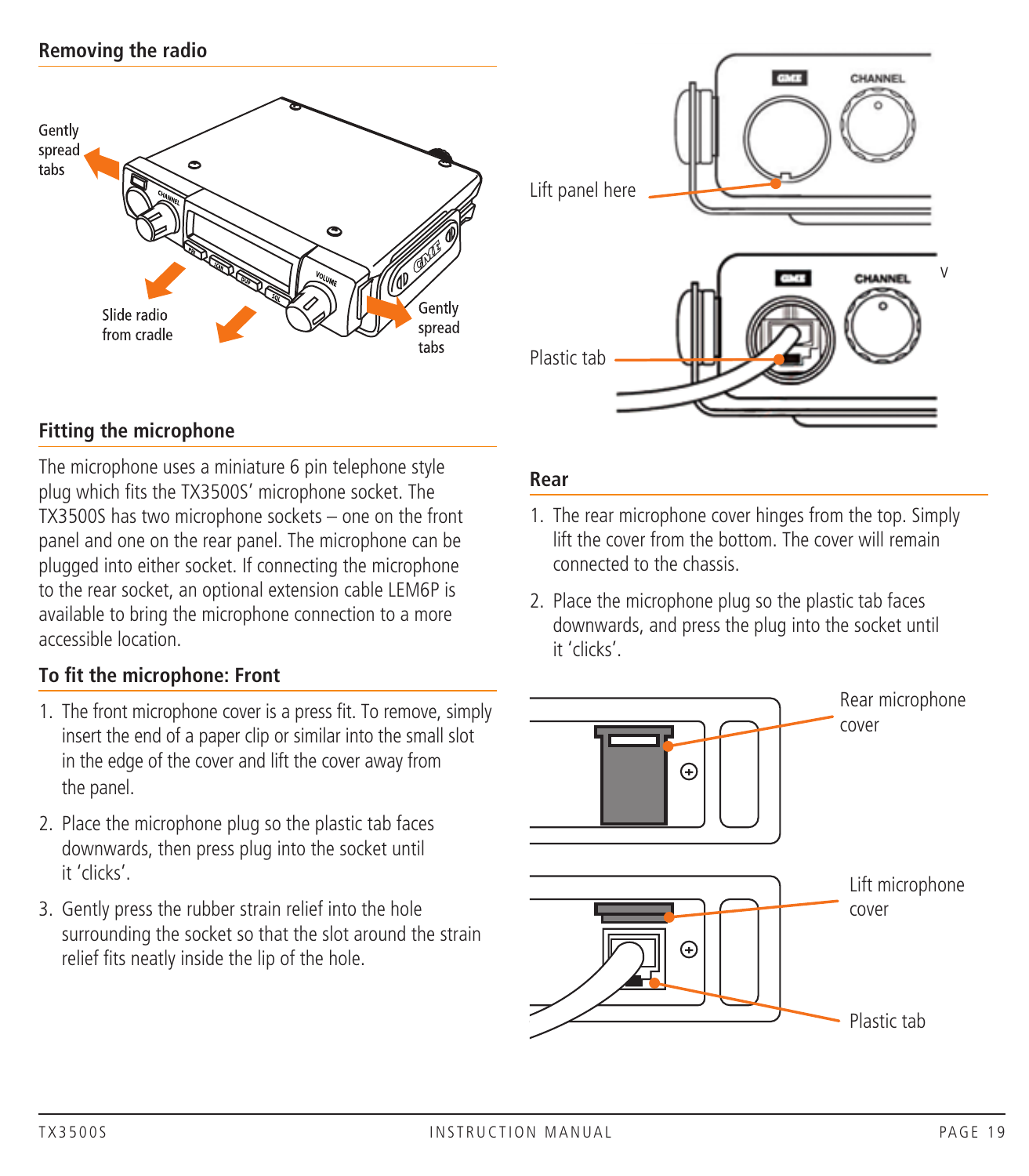### **Removing the microphone**

- 1. For front panel connections, squeeze the rubber strain relief near the front panel to disengage the slot, and slide the strain relief back along the microphone cord.
- 2. Squeeze the plastic tab on the microphone plug towards the plug to unlock it while gently pulling the plug outwards. If the plug does not come out easily, the tab has not released correctly and should be squeezed again.

#### **DC POWER CONNECTION**

The TX3500S is designed for 13.8 volt DC, negative earth installations only (i.e. where the negative terminal of the battery is connected to the chassis or frame of the vehicle).

There are two recommended methods of installation.

## **Radio remains ON when the ignition switch is OFF**

Connect the radio's negative (black) lead to the vehicle's chassis, or if preferred, directly to the battery's negative terminal. The radio's positive (red) lead should be connected via the 2 amp fuse to the battery's positive terminal.

Alternatively, the positive lead could be connected into the fuse box at a point that has  $+13.8$  volts continuously available (on the battery side of the ignition switch) via the 2 amp fuse.



## **Radio turns ON and OFF with the ignition switch**

Connect the radio's negative (black) lead to the vehicle's chassis, or if preferred, directly to the battery's negative terminal. The radio's positive (red) lead should connect to an accessory point in the vehicle's fuse box via the 2 amp fuse.

This point should supply  $+13.8$  volts only when the ignition switch is turned ON or in the ACCESSORY position via the 2 amp fuse.



#### **HIGH VOLTAGE WARNING**

The TX3500S has a built-in, high voltage detection system to warn you if an over-voltage situation occurs. If the power supply voltage exceeds 18 volts DC, the channel display will flash 'hi dc' for 5 seconds when the unit is first turned on, or at the time the voltage exceeds 18 volts. In addition, when transmitting, the TX indicator will flash and the transmitter will select low output power.

If the over-voltage warning appears you should switch your TX3500S OFF and disconnect it from the power source, before locating the cause of the trouble.

Once the High Voltage warning has been triggered, and you have fixed the source of the problem, you will need to switch the TX3500S OFF then ON again to reset it.

The power source must not exceed 30 volts.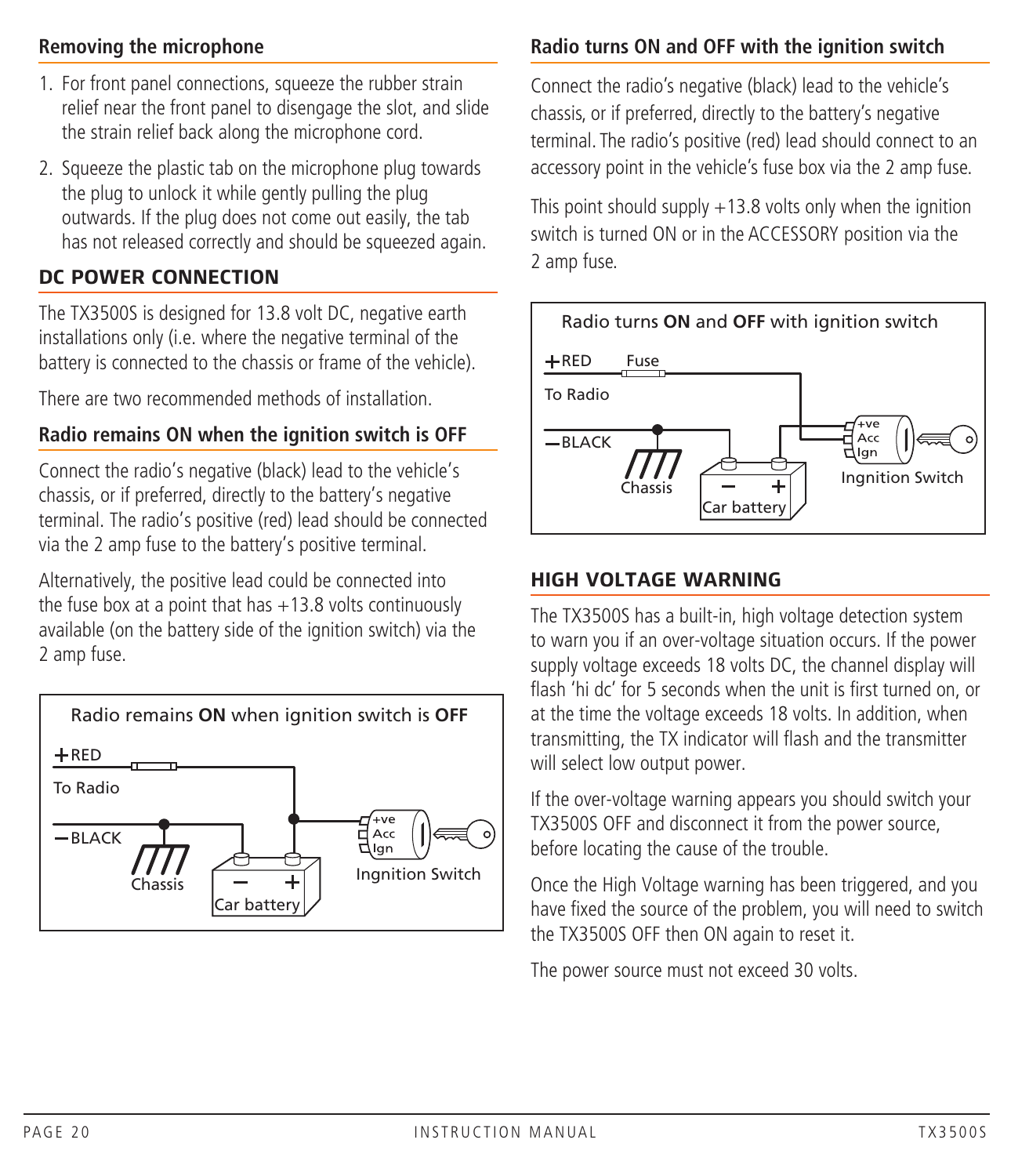## **ANTENNA CONNECTION**

It is essential to select a good quality, high efficiency, 477 MHz antenna. A poor quality antenna or one not designed for the specific frequency band you are using will give very poor performance.

GME have a wide range of suitable 477 MHz UHF CB antennas to suit most installations and applications. We recommend contacting your local GME retailer for advice. Connect to the antenna cable to the rear antenna socket using a PL259 coaxial connector.

## **NOISE SUPPRESSION**

The inherent design of FM transceivers results in a high level of resistance to ignition and electrical interference. However in some installations it may be necessary to take additional steps to help reduce or eliminate noise interference. During installation, try to route the DC battery leads, the antenna lead or any accessory wires away from the engine compartment, ignition or alternator wiring. If the noise continues, it may be necessary to fit a suppression kit in which case we recommend you consult an auto electrician for advice specific to your installation.

Higher frequency electrical interference cause by electric motors can be suppressed directly at the motor terminals.

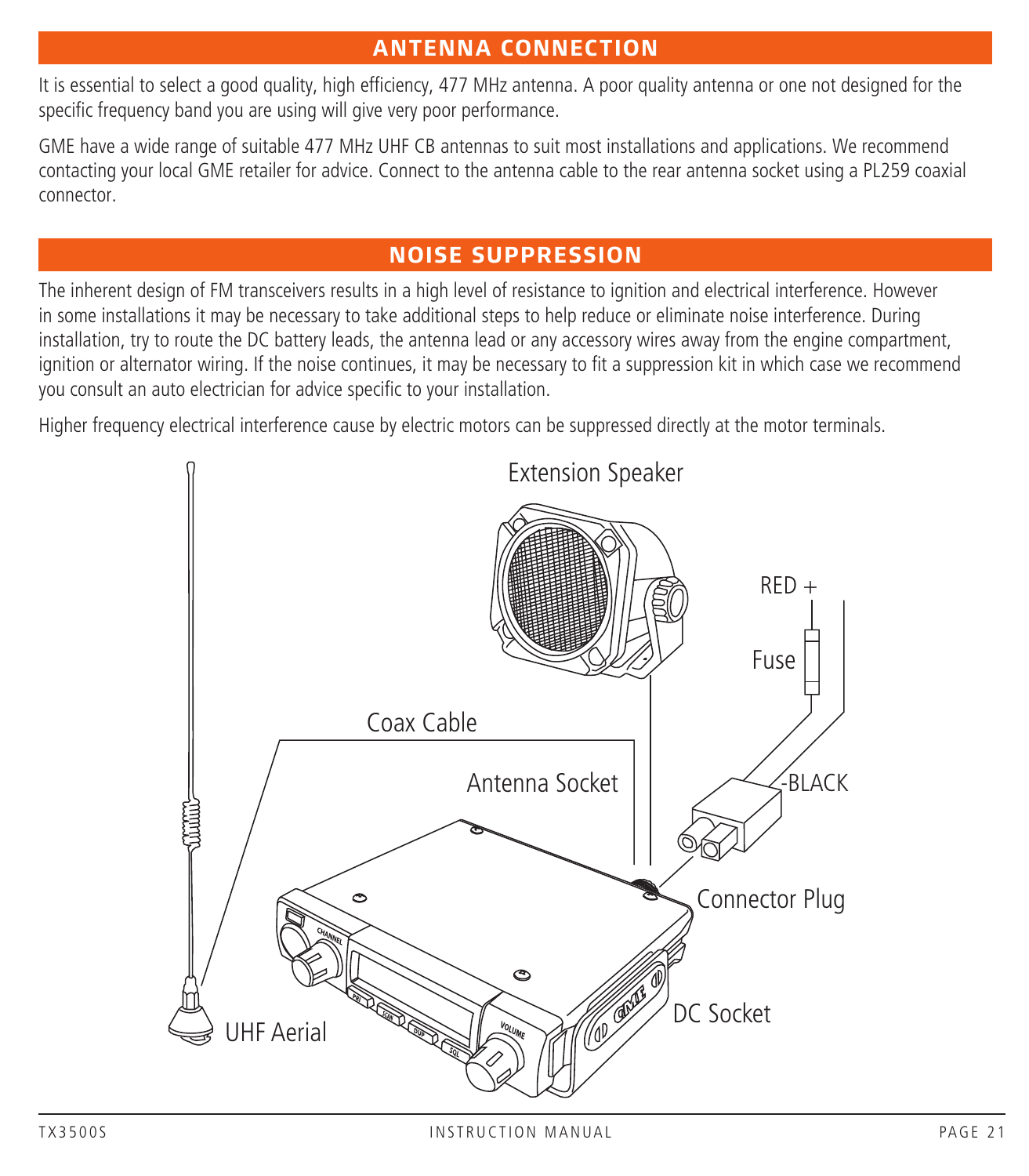| <b>CTCSS TONE FREQUENCIES CHART</b> |                  |     |                  |     |                  |     |                  |
|-------------------------------------|------------------|-----|------------------|-----|------------------|-----|------------------|
| No.                                 | <b>Frequency</b> | No. | <b>Frequency</b> | No. | <b>Frequency</b> | No. | <b>Frequency</b> |
| 1                                   | 67.0             | 14  | 107.2            | 27  | 167.9            | 40  | 159.8            |
| $\overline{2}$                      | 71.9             | 15  | 110.9            | 28  | 173.8            | 41  | 165.5            |
| 3                                   | 74.4             | 16  | 114.8            | 29  | 179.9            | 42  | 171.3            |
| $\overline{4}$                      | 77.0             | 17  | 118.8            | 30  | 186.2            | 43  | 177.3            |
| 5                                   | 79.7             | 18  | 123.0            | 31  | 192.8            | 44  | 183.5            |
| 6                                   | 82.5             | 19  | 127.3            | 32  | 203.5            | 45  | 189.9            |
| 7                                   | 85.4             | 20  | 131.8            | 33  | 210.7            | 46  | 196.6            |
| 8                                   | 88.5             | 21  | 136.5            | 34  | 218.1            | 47  | 199.5            |
| 9                                   | 91.5             | 22  | 141.3            | 35  | 225.7            | 48  | 206.5            |
| 10                                  | 94.8             | 23  | 146.2            | 36  | 233.6            | 49  | 229.1            |
| 11                                  | 97.4             | 24  | 151.4            | 37  | 241.8            | 50  | 254.1            |
| 12                                  | 100.0            | 25  | 156.7            | 38  | 250.3            |     |                  |
| 13                                  | 103.5            | 26  | 162.2            | 39  | 69.4             |     |                  |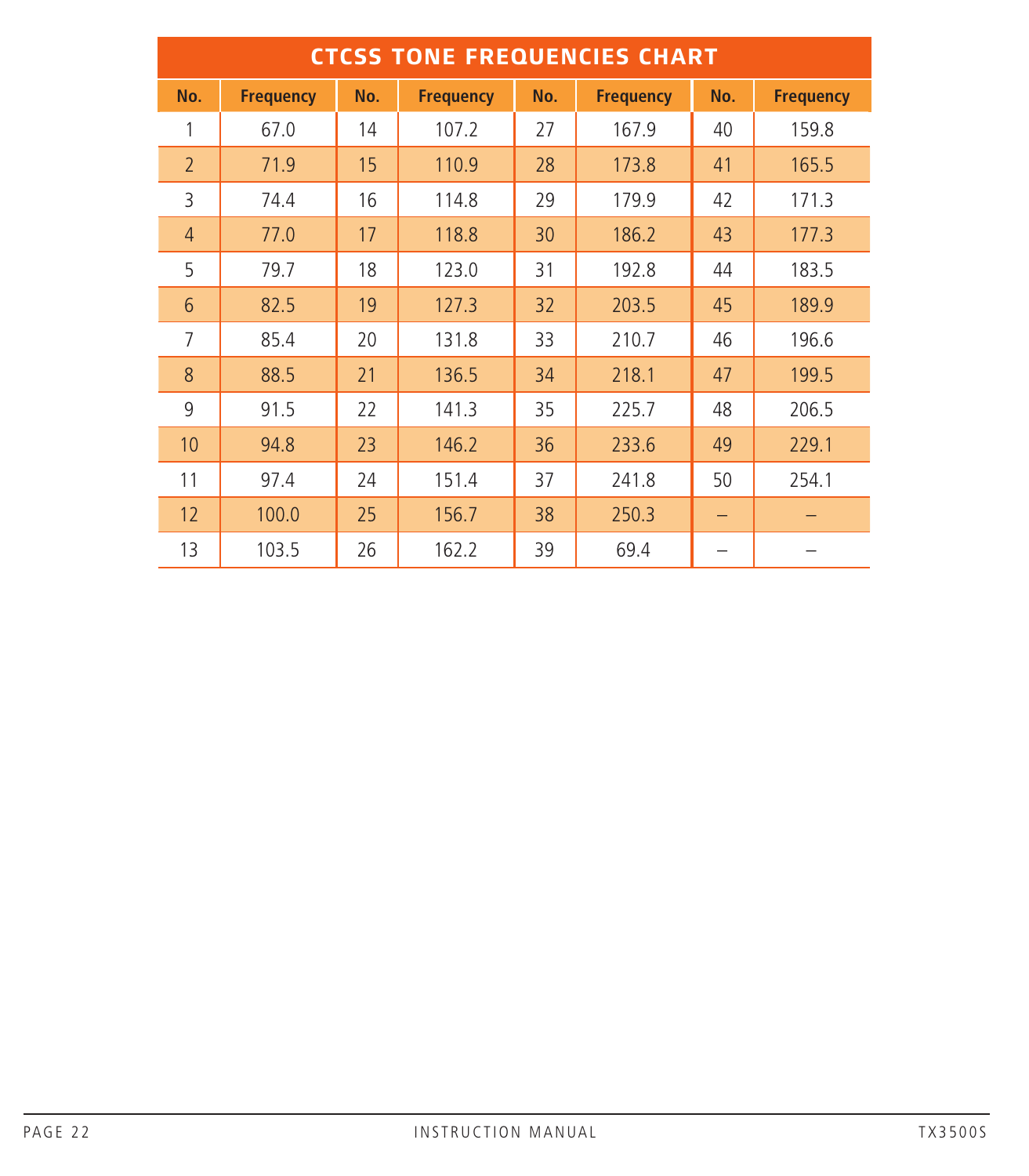| <b>DSC TONE CHART</b> |             |            |             |            |             |            |             |            |             |                          |             |
|-----------------------|-------------|------------|-------------|------------|-------------|------------|-------------|------------|-------------|--------------------------|-------------|
| <b>DCS</b>            | <b>CODE</b> | <b>DCS</b> | <b>CODE</b> | <b>DCS</b> | <b>CODE</b> | <b>DCS</b> | <b>CODE</b> | <b>DCS</b> | <b>CODE</b> | <b>DCS</b>               | <b>CODE</b> |
| 1                     | 023         | 19         | 116         | 37         | 225         | 55         | 325         | 73         | 452         | 91                       | 627         |
| $\overline{2}$        | 025         | 20         | 122         | 38         | 226         | 56         | 331         | 74         | 454         | 92                       | 631         |
| 3                     | 026         | 21         | 125         | 39         | 243         | 57         | 332         | 75         | 455         | 93                       | 632         |
| $\overline{4}$        | 031         | 22         | 131         | 40         | 244         | 58         | 343         | 76         | 462         | 94                       | 654         |
| 5                     | 032         | 23         | 132         | 41         | 245         | 59         | 346         | 77         | 464         | 95                       | 662         |
| 6                     | 036         | 24         | 134         | 42         | 246         | 60         | 351         | 78         | 465         | 96                       | 664         |
| $\overline{7}$        | 043         | 25         | 143         | 43         | 251         | 61         | 356         | 79         | 466         | 97                       | 703         |
| 8                     | 047         | 26         | 145         | 44         | 252         | 62         | 364         | 80         | 503         | 98                       | 712         |
| 9                     | 051         | 27         | 152         | 45         | 255         | 63         | 365         | 81         | 506         | 99                       | 723         |
| 10                    | 053         | 28         | 155         | 46         | 261         | 64         | 371         | 82         | 516         | 100                      | 731         |
| 11                    | 054         | 29         | 156         | 47         | 263         | 65         | 411         | 83         | 523         | 101                      | 732         |
| 12                    | 065         | 30         | 162         | 48         | 265         | 66         | 412         | 84         | 526         | 102                      | 734         |
| 13                    | 071         | 31         | 165         | 49         | 266         | 67         | 413         | 85         | 532         | 103                      | 743         |
| 14                    | 072         | 32         | 172         | 50         | 271         | 68         | 423         | 86         | 546         | 104                      | 754         |
| 15                    | 073         | 33         | 174         | 51         | 274         | 69         | 431         | 87         | 565         | ÷.                       |             |
| 16                    | 074         | 34         | 205         | 52         | 306         | 70         | 432         | 88         | 606         |                          |             |
| 17                    | 114         | 35         | 212         | 53         | 311         | 71         | 445         | 89         | 612         | $\overline{\phantom{a}}$ |             |
| 18                    | 115         | 36         | 223         | 54         | 315         | 72         | 446         | 90         | 624         | $\overline{\phantom{0}}$ |             |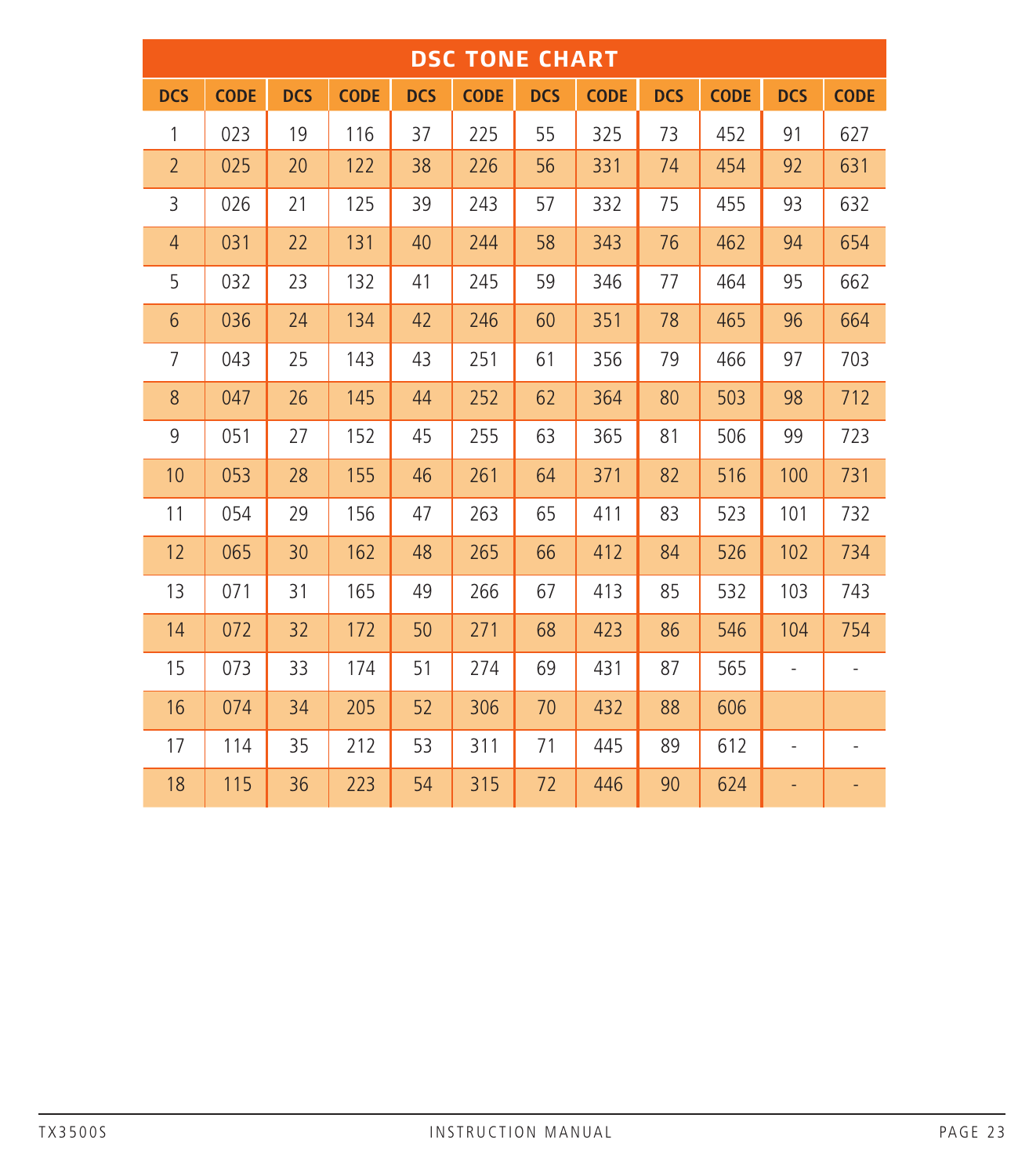|                | <b>UHF CB OPERATING FREQUENCIES</b>                           |    |                        |    |    |    |                                    |    |  |                        |
|----------------|---------------------------------------------------------------|----|------------------------|----|----|----|------------------------------------|----|--|------------------------|
| CH             | <b>Frequency (MHz)</b>                                        | CH | <b>Frequency (MHz)</b> |    | CH |    | <b>Frequency (MHz)</b>             | CH |  | <b>Frequency (MHz)</b> |
| 1              | 476.425                                                       | 21 | 476.925                |    | 41 |    | 476.4375                           | 61 |  | 476.9375               |
| $\overline{2}$ | 476.450                                                       | 22 | 476.950                |    | 42 |    | 476.4625                           | 62 |  | 476.9625               |
| 3              | 476.475                                                       | 23 | 476.975                |    | 43 |    | 476.4875                           | 63 |  | 476.9875               |
| 4              | 476.500                                                       | 24 | 477.000                |    | 44 |    | 476.5125                           | 64 |  | 477.0125               |
| 5              | 476.525                                                       | 25 | 477.025                |    | 45 |    | 476.5375                           | 65 |  | 477.0375               |
| 6              | 476.550                                                       | 26 | 477.050                |    | 46 |    | 476.5625                           | 66 |  | 477.0625               |
| 7              | 476.575                                                       | 27 | 477.075                |    | 47 |    | 476.5875                           | 67 |  | 477.0875               |
| 8              | 476.600                                                       | 28 | 477.100                |    | 48 |    | 476.6125                           | 68 |  | 477.1125               |
| 9              | 476.625                                                       | 29 | 477.125                |    | 49 |    | 476.6375                           | 69 |  | 477.1375               |
| 10             | 476.650                                                       | 30 | 477.150                |    | 50 |    | 476.6625                           | 70 |  | 477.1625               |
| 11             | 476.675                                                       | 31 | 477.175                |    | 51 |    | 476.6875                           | 71 |  | 477.1875               |
| 12             | 476.700                                                       | 32 | 477.200                | 52 |    |    | 476.7125                           | 72 |  | 477.2125               |
| 13             | 476.725                                                       | 33 | 477.225                | 53 |    |    | 476.7375                           | 73 |  | 477.2375               |
| 14             | 476.750                                                       | 34 | 477.250                |    | 54 |    | 476.7625                           | 74 |  | 477.2625               |
| 15             | 476.775                                                       | 35 | 477.275                |    | 55 |    | 476.7875                           | 75 |  | 477.2875               |
| 16             | 476.800                                                       | 36 | 477.300                |    | 56 |    | 476.8125                           | 76 |  | 477.3125               |
| 17             | 476.825                                                       | 37 | 477.325                |    | 57 |    | 476.8375                           | 77 |  | 477.3375               |
| 18             | 476.850                                                       | 38 | 477.350                |    | 58 |    | 476.8625                           | 78 |  | 477.3625               |
| 19             | 476.875                                                       | 39 | 477.375                |    | 59 |    | 476.8875                           | 79 |  | 477.3875               |
| 20             | 476.900                                                       | 40 | 477.400                |    | 60 |    | 476.9125                           | 80 |  | 477.4125               |
|                | Emergency use only                                            |    |                        |    |    |    | Repeater output channels (Duplex)  |    |  |                        |
|                | Telemetry / SelCall use only. Voice transmission is inhibited |    |                        |    |    | 11 |                                    |    |  |                        |
|                | as required by AS/NZS 4365.2011                               |    |                        |    |    |    | Officially designated call channel |    |  |                        |
|                | Guard band channel. Transmission is inhibited as required     |    |                        |    |    | 40 | Road channel                       |    |  |                        |
|                | by AS/NZ 4365.2011                                            |    |                        |    |    | 18 | Caravan and motor-home             |    |  |                        |
|                | Repeater input channels (Duplex)                              |    |                        |    |    | 10 | 4WD / Off-road                     |    |  |                        |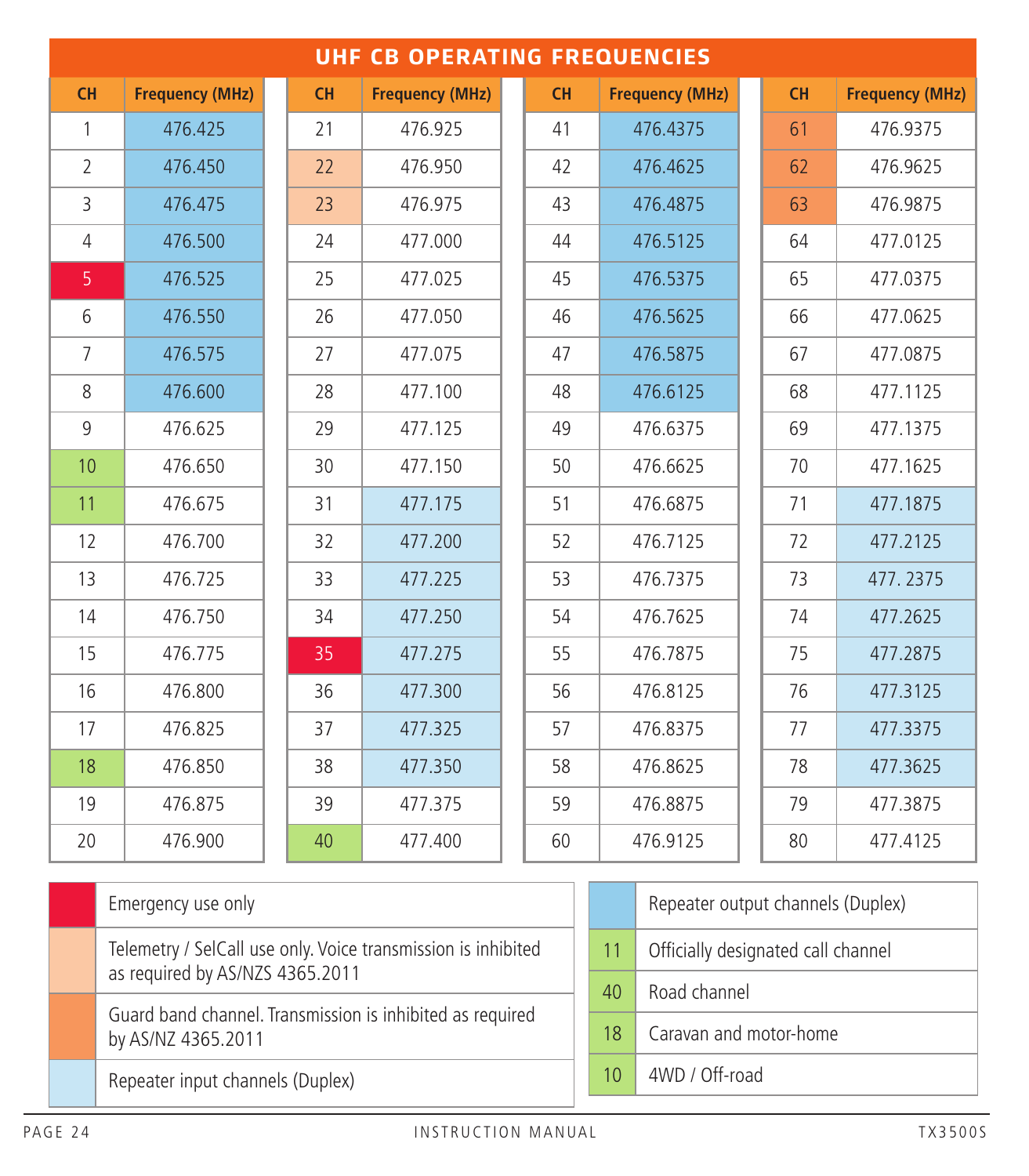## **SPECIFICATIONS**

## **ELECTRICAL**

#### **General**

| Compliant Specification: | Meets AS/NZS 4365 for radio communications equipment<br>in the UHF citizen and personal radio service.                                                   |
|--------------------------|----------------------------------------------------------------------------------------------------------------------------------------------------------|
| Frequency Range TX:      | 476.425-477.4125 MHz                                                                                                                                     |
| Number of Channels:      | 80                                                                                                                                                       |
| Channel Spacing:         | 12.5 kHz                                                                                                                                                 |
| Operation Mode:          | Simplex or half Duplex with repeater talk around.                                                                                                        |
| Scanning Speed:          | 25 ms per channel (40 channels per second).                                                                                                              |
| Antenna Impedance:       | 50 Ohms nominal                                                                                                                                          |
| Nominal Battery Voltage: | 12 volts DC                                                                                                                                              |
| Operating Voltage Range: | 10-16 volts DC                                                                                                                                           |
| Battery Polarity:        | Negative Earth                                                                                                                                           |
| Standard Test Voltage:   | 13.8 volts DC                                                                                                                                            |
| Overvoltage Protection:  | 30 volts DC maximum. At 18 volts DC the channel display flashes 'Hi DC' for<br>5 seconds on receive. The RF power is reduced and TX flashes on transmit. |
| Reverse Voltage          |                                                                                                                                                          |
| Protection:              | Diode Crowbar                                                                                                                                            |
| Overcurrent Protection:  | In-line 2 Amp Fuse                                                                                                                                       |
| Operating Temperature:   | $-10^{\circ}$ C to 60 $^{\circ}$ C                                                                                                                       |

## **Transmitter**

| RF Output:                             | 5 watts                                          |
|----------------------------------------|--------------------------------------------------|
| Spurious Emission:                     | $<$ - 70 dBc                                     |
| Frequency Error:                       | $< +1.5$ kHz                                     |
| Modulation:                            | FM                                               |
| Maximum Deviation:                     | $\epsilon \pm 2.5$ kHz at $+20$ dB AF limiting.  |
| <b>Transmit Frequency</b><br>Response: | $+6$ dB per octave<br>300 Hz to 3 kHz $+$ 1-3 dB |
| Demodulated Audio<br>Signal to Noise:  | > 45 dB unweighted                               |
| Current Consumption:                   | 1.7 Amps with 50 Ohm termination.                |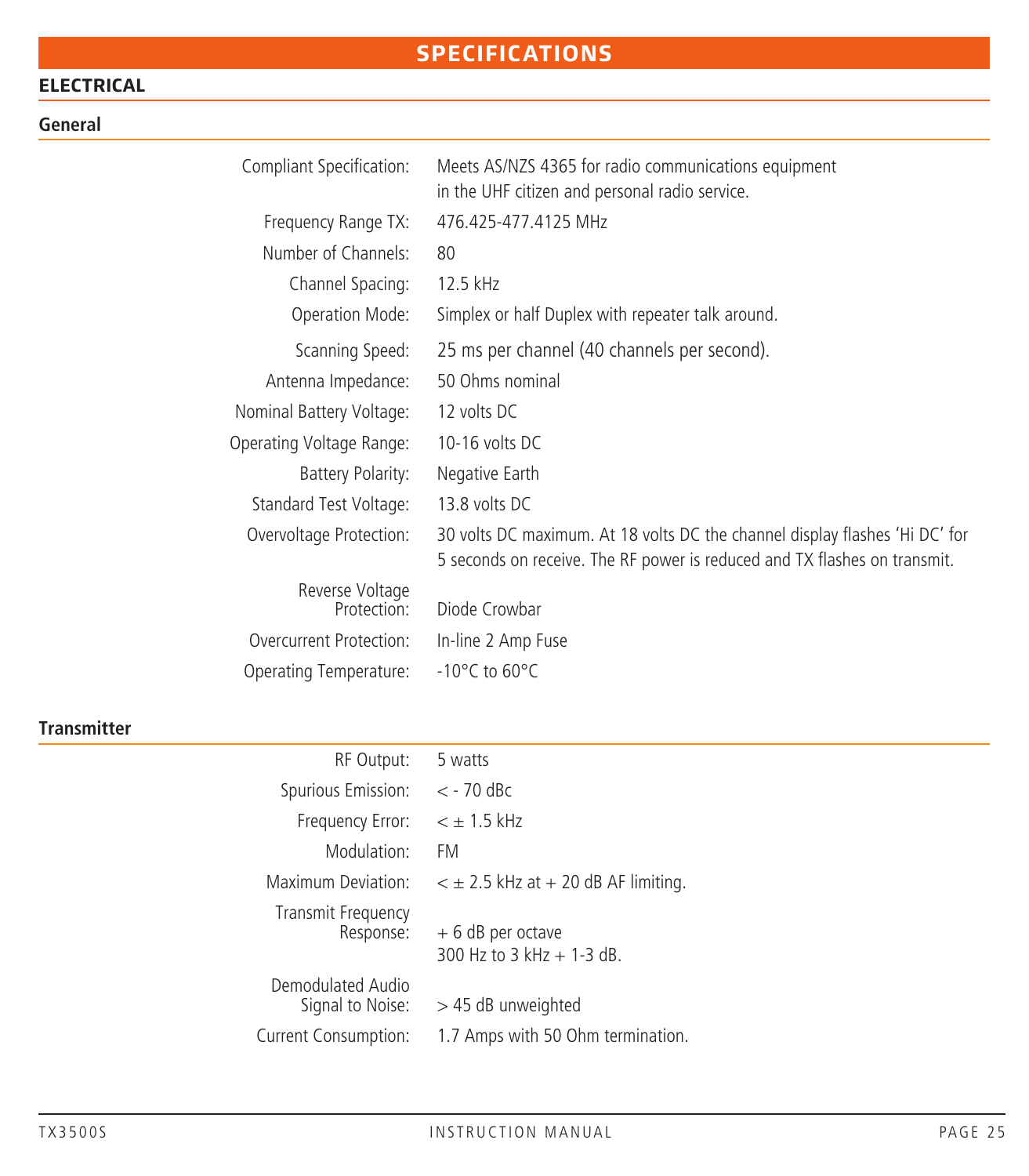#### **Receiver**

| Intermediate Frequencies:       | 38.85 MHz, 450 kHz                                     |
|---------------------------------|--------------------------------------------------------|
| Sensitivity:                    | -122 dBm for 12 dB SINAD unweighted                    |
| Selectivity:                    | $-6$ dB at $+3.5$ kHz<br>-60 dB at + 12.5 kHz          |
| Intermodulation<br>Immunity:    | -72 dB                                                 |
| Blocking Immunity:              | -98 dB                                                 |
| Spurious Response<br>Immunity:  | 70 dB                                                  |
| Audio Output Power:             | 3 watts average into 4 Ohms                            |
| Audio Signal to Noise:          | $>$ 45 dB unweighted                                   |
| Receive Frequency<br>Response:  | -6 dB/Octave de-emphasis<br>300 Hz to $3$ kHz + 1-3 dB |
| Current Consumption:            | $<$ 175 mA muted<br>750 mA full volume                 |
| Conducted Spurious<br>Fmission: | $<$ -70 dBm                                            |

## **MECHANICAL SPECIFICATIONS & CONNECTIONS**

|                                                                   | Dimensions: 29 (H) x 128 (L) x 117 (D) mm                                  |
|-------------------------------------------------------------------|----------------------------------------------------------------------------|
|                                                                   |                                                                            |
| Weight:                                                           | 450 grams                                                                  |
|                                                                   | 12 Volt Power Supply: Two core cable with bulkhead connector in rear panel |
|                                                                   | Antenna: SO239 panel socket                                                |
|                                                                   | External Speaker: 3.5 mm mono jack                                         |
|                                                                   | Microphone Port: 6 way telephone style with rubber strain relief           |
| Specifications are subject to change without notice or obligation |                                                                            |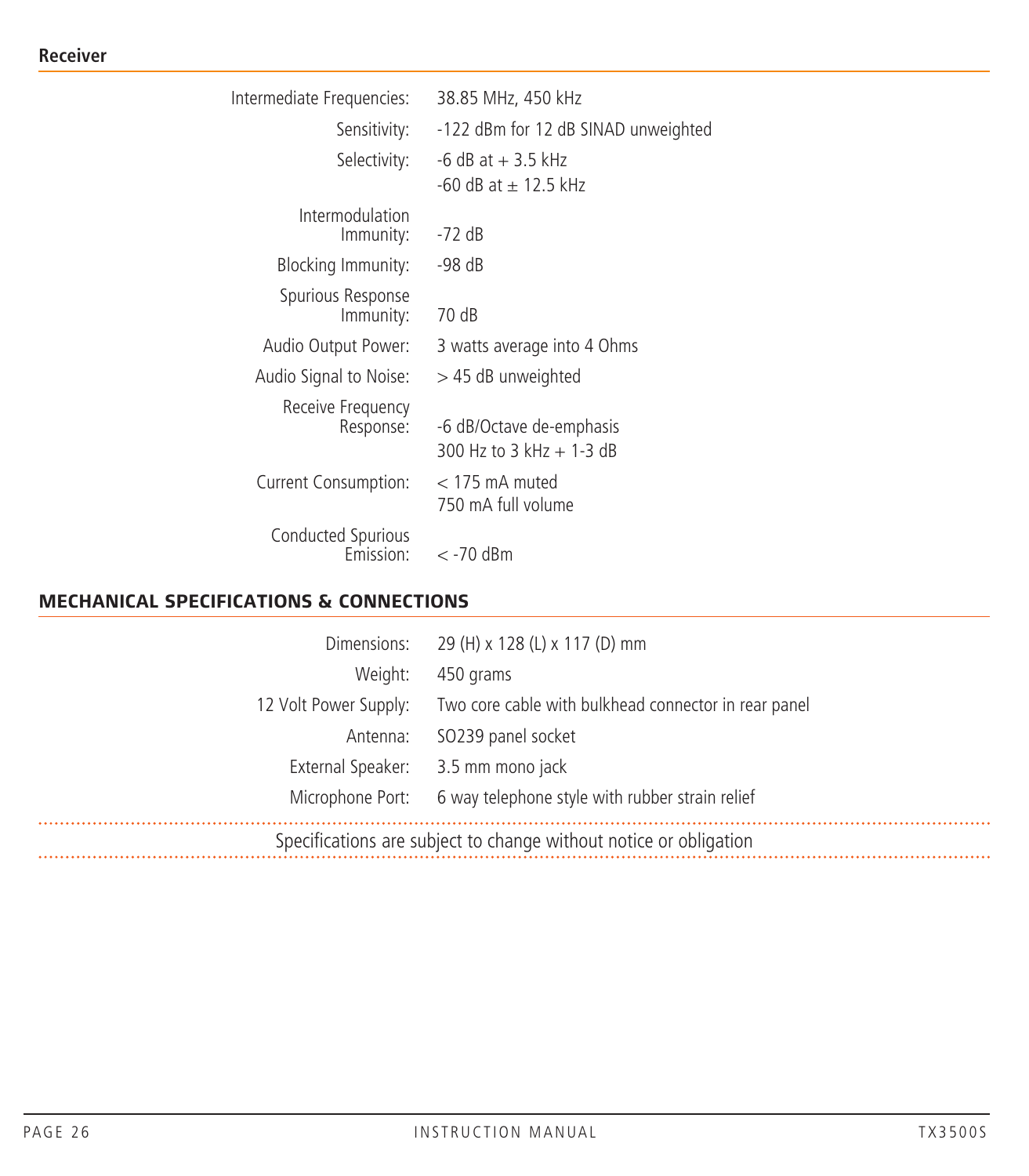## **STANDARD COMMUNICATIONS CONTRACT WARRANTY AGAINST DEFECTS**

This warranty against defects is given by Standard Communications Pty Ltd ACN 000 346 814 (We, us, our or GME). Our contact details are set out in clause 2.7.

#### **1. Consumer guarantees**

- 1.1 Our goods come with guarantees that cannot be excluded under the Australian Consumer Law. You are entitled to a replacement or refund for a major failure and for compensation for any other reasonably foreseeable loss or damage. You are also entitled to have the goods repaired or replaced if the goods fail to be of acceptable quality and the failure does not amount to a major failure.
- 1.2 To the extent we are able, we exclude all other conditions, warranties and obligations which would otherwise be implied.

#### **2. Warranty against defects**

- 2.1 This warranty is in addition to and does not limit, exclude or restrict your rights under the Competition and Consumer Act 2010 (Australia) or any other mandatory protection laws that may apply.
- 2.2 We warrant our goods to be free from defects in materials and workmanship for the warranty period (see warranty table) from the date of original sale (or another period we agree to in writing). Subject to our obligations under clause 1.2, we will at our option. either repair or replace goods which we are satisfied are defective. We warrant any replacement parts for the remainder of the period of warranty for the goods into which they are incorporated.
- 2.3 To the extent permitted by law, our sole liability for breach of a condition, warranty or other obligation implied by law is limited
	- (a) in the case of goods we supply, to any one of the following as we decide –
		- (i) the replacement of the goods or the supply of equivalent goods;
		- (ii) the repair of the goods;
		- (iii) the cost of repairing the goods or of acquiring equivalent goods;
	- (b) in the case of services we supply, to any one of the following as we decide –
		- (i) the supplying of the services again;
		- (ii) the cost of having the services supplied again.
- 2.4 For repairs outside the warranty period, we warrant our repairs to be free from defects in materials and workmanship for three months from the date of the original repair. We agree to re-repair or replace (at our option) any materials or workmanship which we are satisfied are defective.
- 2.5 We warrant that we will perform services with reasonable care and skill and agree to investigate any complaint regarding our services made in good faith. If we are satisfied that the complaint is justified, and as our sole liability to you under this warranty (to the extent permitted at law), we agree to supply those services again at no extra charge to you.
- 2.6 To make a warranty claim you must before the end of the applicable warranty period (see warranty table), at your own cost, return the goods you allege are defective, provide written details of the defect, and give us an original or copy of the sales invoice or some other evidence showing details of the transaction.
- 2.7 Send your claim to: Standard Communications Pty Ltd. PO Box 96 Winston Hills, NSW 2153, Australia. Tel: (02) 8867 6000 Fax: (02) 8867 6199 Email: servadmin@gme.net.au
- 2.8 If we determine that your goods are defective, we will pay for the cost of returning the repaired or replaced goods to you, and reimburse you for your reasonable expenses of sending your warranty claim to us.

#### **3. What this warranty does not cover**

- 3.1 This warranty will not apply in relation to:
	- (a) goods modified or altered in any way;
	- (b) defects and damage caused by use with non Standard Communications products;
	- (c) repairs performed other than by our authorised representative;
	- (d) defects or damage resulting from misuse, accident, impact or neglect;
	- (e) goods improperly installed or used in a manner contrary to the relevant instruction manual; or
	- (f) goods where the serial number has been removed or made illegal.

#### **4. Warranty period**

4.1 We provide the following warranty on GME and Kingray products. No repair or replacement during the warranty period will renew or extend the warranty period past the period from original date of purchase.

| <b>PRODUCT TYPE</b>                     | <b>WARRANTY</b><br><b>PERIOD</b> |
|-----------------------------------------|----------------------------------|
| All fixed mount 'S' model UHF CB radios | 5 years                          |